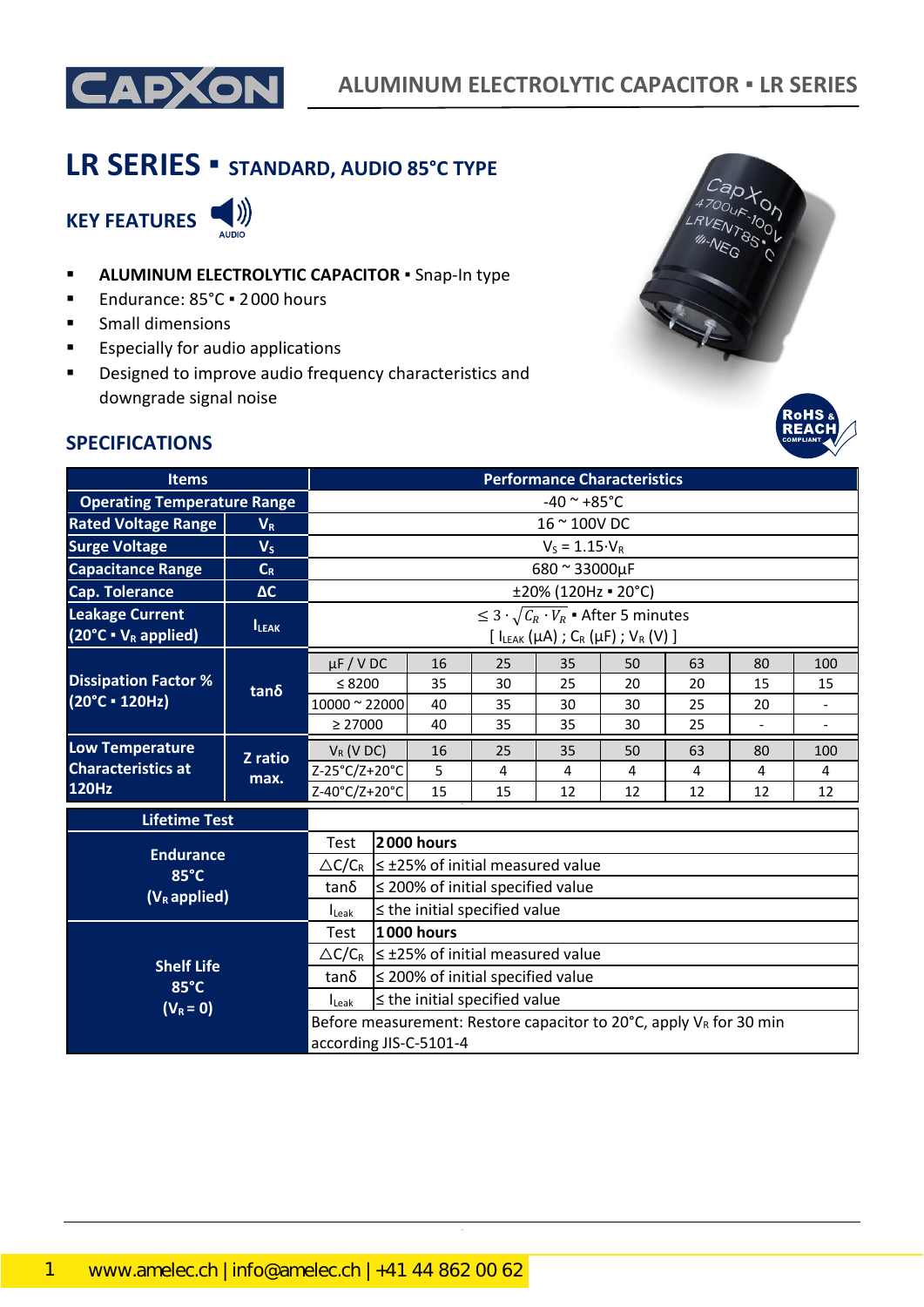

| <b>V</b> <sub>R</sub><br>(V) | $C_R$<br>$(\mu F)$ | øD<br>(mm) | τ<br>(mm) | $I_R$ • Max.<br><b>Ripple Current</b><br>+85°C · 120Hz<br>(mA rms) | <b>CapXon Part Number</b>   |
|------------------------------|--------------------|------------|-----------|--------------------------------------------------------------------|-----------------------------|
|                              | 1200               | 22         | 20        | 950                                                                | LR122M016M200A <sup>-</sup> |
|                              | 1500               | 25         | 20        | 1100                                                               | LR152M016N200A              |
|                              | 1800               | 22         | 25        | 1200                                                               | LR182M016M250A              |
|                              | 2200               | 30         | 20        | 1350                                                               | LR222M016O200A              |
|                              | 2700               | 25         | 25        | 1750                                                               | LR272M016N250A              |
|                              | 3300               | 22         | 20        | 1500                                                               | LR332M016M200A              |
|                              | 3300               | 25         | 30        | 2000                                                               | LR332M016N300A              |
|                              | 3300               | 35         | 20        | 1950                                                               | LR332M016P200A              |
|                              | 3900               | 22         | 45        | 2300                                                               | LR392M016M450A              |
|                              | 3900               | 25         | 20        | 1550                                                               | LR392M016N200A              |
|                              | 3900               | 25         | 35        | 2350                                                               | LR392M016N350A <sup>-</sup> |
|                              | 3900               | 30         | 25        | 2350                                                               | LR392M016O250A              |
|                              | 4700               | 22         | 20        | 1350                                                               | LR472M016M200A              |
|                              | 4700               | 22         | 25        | 1750                                                               | LR472M016M250A              |
|                              | 4700               | 22         | 50        | 2750                                                               | LR472M016M500A              |
|                              | 4700               | 25         | 40        | 2700                                                               | LR472M016N400A              |
|                              | 4700               | 30         | 30        | 2700                                                               | LR472M016O300A              |
|                              | 4700               | 35         | 25        | 2600                                                               | LR472M016P250A              |
|                              | 5600               | 25         | 45        | 2900                                                               | LR562M016N450A              |
|                              | 5600               | 30         | 20        | 1850                                                               | LR562M016O200A              |
|                              | 5600               | 30         | 35        | 2900                                                               | LR562M016O350A              |
| 16                           | 6800               | 22         | 30        | 2200                                                               | LR682M016M300A              |
|                              | 6800               | 25         | 20        | 1700                                                               | LR682M016N200A              |
|                              | 6800               | 25         | 25        | 2150                                                               | LR682M016N250A              |
|                              | 6800               | 25         | 50        | 3200                                                               | LR682M016N500A              |
|                              | 6800               | 30         | 40        | 3200                                                               | LR682M016O400A              |
|                              | 6800               | 35         | 30        | 3150                                                               | LR682M016P300A              |
|                              | 8200               | 22         | 25        | 1900                                                               | LR822M016M250A              |
|                              | 8200               | 22         | 35        | 2400                                                               | LR822M016M350A □□           |
|                              | 8200               | 25         | 30        | 2300                                                               | LR822M016N300A 22           |
|                              | 8200               | 30         | 45        | 3350                                                               | LR822M016O450A              |
|                              | 8200               | 35         | 20        | 2250                                                               | LR822M016P200A <sup>-</sup> |
|                              | 8200               | 35         | 35        | 3300                                                               | LR822M016P350A <sup>-</sup> |
|                              | 10000              | 22         | 30        | 2050                                                               | LR103M016M300A              |
|                              | 10000              | 22         | 40        | 2650                                                               | LR103M016M400A              |
|                              | 10000              | 25         | 25        | 2000                                                               | LR103M016N250A <sup>1</sup> |
|                              | 10000              | 25         | 35        | 2450                                                               | LR103M016N350A <sup>1</sup> |
|                              | 10000              | 30         | 20        | 2100                                                               | LR103M016O200A 22           |
|                              | 10000              | 30         | 25        | 2500                                                               | LR103M016O250A <sup>-</sup> |
|                              | 10000              | 35         | 40        | 3500                                                               | LR103M016P400A              |
|                              | 12000              | 22         | 35        | 2200                                                               | LR123M016M350A              |
|                              | 12000              | 22         | 50        | 2750                                                               | LR123M016M500A <sup>-</sup> |
|                              | 12000              | 25         | 30        | 2150                                                               | LR123M016N300A -<br>mm      |
|                              | 12000              | 25         | 40        | 2750                                                               | LR123M016N400A <sup>1</sup> |

CapXon\_Ver. 002 – 08/18/2020 2 Document Number: LR series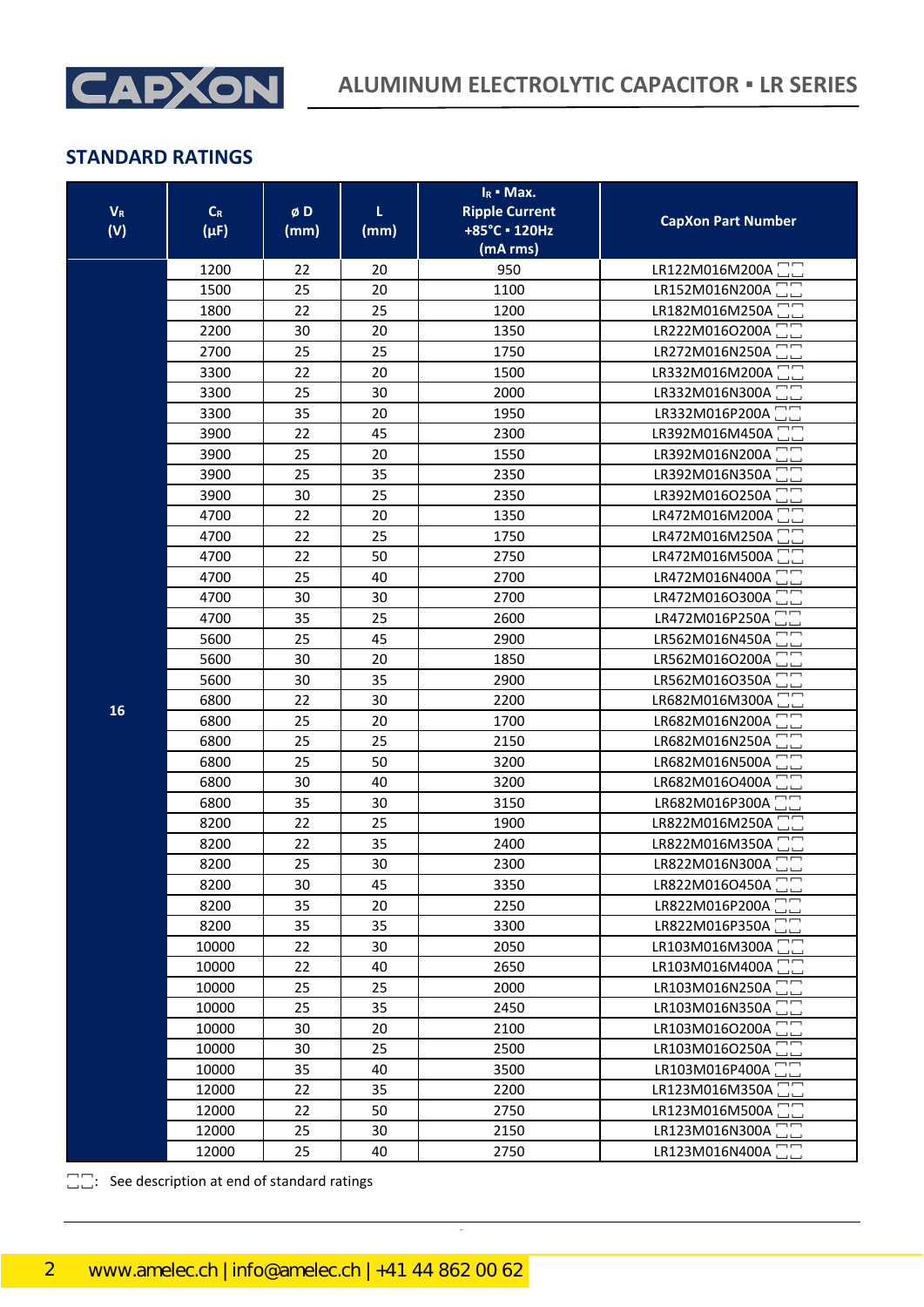

| $\mathbf{V}_\text{R}$<br>(V) | $C_R$<br>$(\mu F)$ | øD<br>(mm) | L<br>(mm) | $I_R$ • Max.<br><b>Ripple Current</b><br>+85°C · 120Hz<br>(mA rms) | <b>CapXon Part Number</b>       |
|------------------------------|--------------------|------------|-----------|--------------------------------------------------------------------|---------------------------------|
|                              | 12000              | 30         | 30        | 2720                                                               | LR123M016O300A ::               |
|                              | 12000              | 35         | 20        | 2100                                                               | LR123M016P200A                  |
|                              | 12000              | 35         | 40        | 3500                                                               | LR123M016P400A                  |
|                              | 12000              | 35         | 45        | 3700                                                               | LR123M016P450A                  |
|                              | 15000              | 22         | 40        | 2500                                                               | LR153M016M400A                  |
|                              | 15000              | 25         | 35        | 2400                                                               | LR153M016N350A                  |
|                              | 15000              | 25         | 45        | 3100                                                               | LR153M016N450A                  |
|                              | 15000              | 30         | 25        | 2500                                                               | LR153M016O250A                  |
|                              | 15000              | 30         | 35        | 3100                                                               | LR153M016O350A                  |
|                              | 18000              | 22         | 45        | 2800                                                               | LR183M016M450A                  |
|                              | 18000              | 25         | 40        | 2600                                                               | LR183M016N400A                  |
|                              | 18000              | 25         | 50        | 3500                                                               | LR183M016N500A                  |
|                              | 18000              | 30         | 30        | 2650                                                               | LR183M016O300A                  |
| 16                           | 18000              | 30         | 40        | 3400                                                               | LR183M016O400A                  |
|                              | 18000              | 35         | 30        | 3450                                                               | LR183M016P300A                  |
|                              | 22000              | 25         | 45        | 2950                                                               | LR223M016N450A                  |
|                              | 22000              | 30         | 35        | 2900                                                               | LR223M016O350A                  |
|                              | 22000              | 30         | 45        | 3800                                                               | LR223M016O450A                  |
|                              | 22000              | 35         | 25        | 2900                                                               | LR223M016P250A                  |
|                              | 22000              | 35         | 35        | 3800                                                               | LR223M016P350A                  |
|                              | 27000              | 25         | 50        | 3400                                                               | LR273M016N500A                  |
|                              | 27000              | 30         | 40        | 3250                                                               | LR273M016O400A                  |
|                              | 27000              | 30         | 50        | 4250                                                               | LR273M016O500A                  |
|                              | 27000              | 35         | 30        | 3350                                                               | LR273M016P300A                  |
|                              | 27000              | 35         | 40        | 4250                                                               | LR273M016P400A                  |
|                              | 33000              | 30         | 45        | 3700                                                               | LR333M016O450A                  |
|                              | 33000              | 35         | 35        | 3650                                                               | LR333M016P350A                  |
|                              | 33000              | 35         | 45        | 4500                                                               | LR333M016P450A                  |
|                              | 820                | 22         | 20        | 750                                                                | LR821M025M200A                  |
|                              | 1000               | 25         | 20        | 950                                                                | $\Box$ $\Box$<br>LR102M025N200A |
|                              | 1500               | 30         | 20        | 1300                                                               | LR152M025O200A                  |
|                              | 1800               | 25         | 25        | 1550                                                               | LR182M025N250A                  |
|                              | 2200               | 22         | 35        | 1850                                                               | LR222M025M350A                  |
|                              | 2200               | 25         | 20        | 1500                                                               | LR222M025N200A <sup>-</sup>     |
|                              | 2200               | 25         | 30        | 1800                                                               | LR222M025N300A <sup>-</sup>     |
| 25                           | 2200               | 30         | 25        | 1800                                                               | LR222M025O250A <sup>11</sup>    |
|                              | 2200               | 35         | 20        | 1750                                                               | LR222M025P200A <sup>-</sup>     |
|                              | 2700               | 22         | 25        | 1700                                                               | LR272M025M250A                  |
|                              | 2700               | 22         | 45        | 2200                                                               | LR272M025M450A <sup>-</sup>     |
|                              | 2700               | 25         | 35        | 2150                                                               | LR272M025N350A                  |
|                              | 3300               | 22         | 20        | 1500                                                               | LR332M025M200A                  |
|                              | 3300               | 22         | 30        | 1800                                                               | LR332M025M300A <sup>-</sup>     |
|                              | 3300               | 22         | 50        | 2500                                                               | LR332M025M500A <sup>1</sup>     |
|                              | 3300               | 25         | 40        | 2450                                                               | LR332M025N400A <sup>-</sup>     |

CapXon\_Ver. 002 – 08/18/2020 3 Document Number: LR series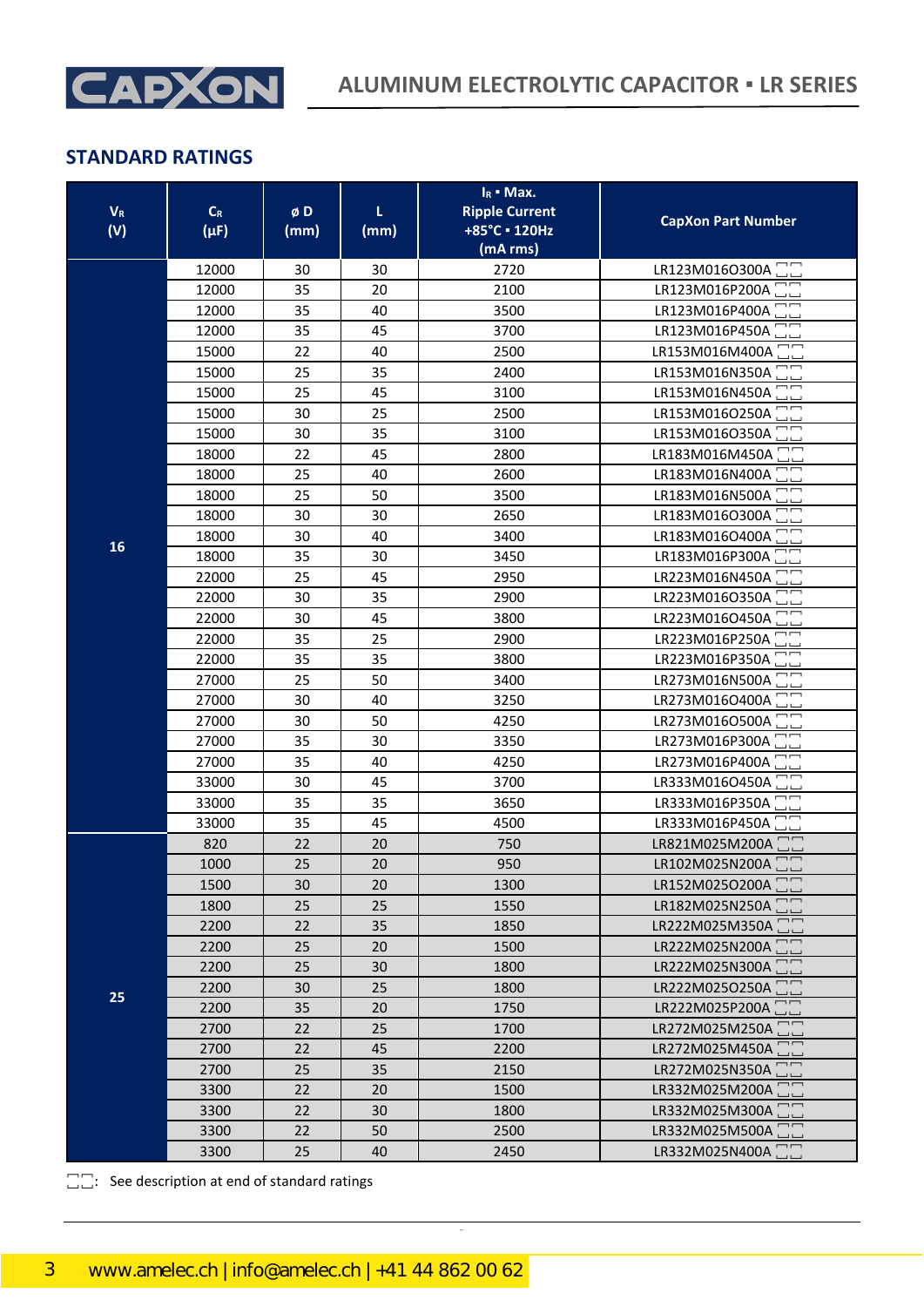

| <b>V</b> <sub>R</sub><br>(V) | $C_R$<br>$(\mu F)$ | øD<br>(mm) | τ<br>(mm) | $I_R$ • Max.<br><b>Ripple Current</b><br>+85°C · 120Hz<br>(mA rms) | <b>CapXon Part Number</b>                                |
|------------------------------|--------------------|------------|-----------|--------------------------------------------------------------------|----------------------------------------------------------|
|                              | 3300               | 30         | 20        | 1850                                                               | LR332M025O200A                                           |
|                              | 3300               | 30         | 30        | 2400                                                               | LR332M025O300A                                           |
|                              | 3300               | 35         | 25        | 2450                                                               | LR332M025P250A                                           |
|                              | 3900               | 25         | 20        | 1550                                                               | LR392M025N200A                                           |
|                              | 3900               | 25         | 25        | 1100                                                               | LR392M025N250A                                           |
|                              | 3900               | 25         | 45        | 2800                                                               | LR392M025N450A                                           |
|                              | 3900               | 30         | 35        | 2800                                                               | LR392M025O350A                                           |
|                              | 4700               | 22         | 25        | 1700                                                               | LR472M025M250A                                           |
|                              | 4700               | 22         | 35        | 2300                                                               | LR472M025M350A                                           |
|                              | 4700               | 25         | 30        | 2250                                                               | LR472M025N300A                                           |
|                              | 4700               | 30         | 40        | 3250                                                               | LR472M025O400A<br>$\Box$                                 |
|                              | 4700               | 35         | 20        | 2200                                                               | LR472M025P200A                                           |
|                              | 4700               | 35         | 30        | 3150                                                               | LR472M025P300A<br>LR562M025M400A                         |
|                              | 5600               | 22         | 40        | 2500                                                               |                                                          |
|                              | 5600<br>5600       | 25<br>30   | 35<br>20  | 2400<br>1850                                                       | LR562M025N350A<br>LR562M025O200A                         |
|                              | 5600               | 30         | 25        | 2500                                                               | LR562M025O250A                                           |
|                              | 5600               | 30         | 45        | 3500                                                               | LR562M025O450A                                           |
|                              | 5600               | 35         | 35        | 3500                                                               | $\overline{\phantom{m}}$<br>LR562M025P350A               |
|                              | 6800               | 22         | 30        | 2200                                                               | LR682M025M300A                                           |
|                              | 6800               | 22         | 50        | 2650                                                               | LR682M025M500A                                           |
|                              | 6800               | 25         | 25        | 2150                                                               | LR682M025N250A                                           |
| 25                           | 6800               | 25         | 40        | 2650                                                               | LR682M025N400A                                           |
|                              | 6800               | 30         | 30        | 2650                                                               | $\Box$ $\Box$<br>LR682M025O300A                          |
|                              | 6800               | 35         | 40        | 3800                                                               | LR682M025P400A                                           |
|                              | 8200               | 22         | 35        | 2350                                                               | LR822M025M350A                                           |
|                              | 8200               | 25         | 30        | 2300                                                               | LR822M025N300A                                           |
|                              | 8200               | 25         | 45        | 2900                                                               | LR822M025N450A                                           |
|                              | 8200               | 30         | 35        | 2850                                                               | $\Box$ $\Box$<br>LR822M025O350A                          |
|                              | 8200               | 35         | 20        | 2250                                                               | $\begin{bmatrix} 1 \\ 1 \end{bmatrix}$<br>LR822M025P200A |
|                              | 8200               | 35         | 25        | 3050                                                               | LR822M025P250A <sup>-</sup>                              |
|                              | 8200               | 35         | 45        | 4000                                                               | LR822M025P450A                                           |
|                              | 10000              | 22         | 40        | 2650                                                               | LR103M025M400A <sup>-</sup>                              |
|                              | 10000              | 25         | 35        | 2500                                                               | LR103M025N350A <sup>-</sup>                              |
|                              | 10000              | 25         | 50        | 3300                                                               | LR103M025N500A <sup>-</sup>                              |
|                              | 10000              | 30         | 25        | 2650                                                               | LR103M025O250A <sup>-</sup>                              |
|                              | 10000              | 30         | 40        | 3300                                                               | LR103M025O400A <sup>-</sup>                              |
|                              | 10000              | 35         | 30        | 3300                                                               | LR103M025P300A <sup>-</sup>                              |
|                              | 12000              | 22         | 45        | 2900                                                               | LR123M025M450A <sup>-</sup>                              |
|                              | 12000              | 25         | 40        | 2750                                                               | LR123M025N400A <sup>-</sup>                              |
|                              | 12000              | 30         | 30        | 2800                                                               | LR123M025O300A                                           |
|                              | 12000              | 30         | 45        | 3550                                                               | LR123M025O450A                                           |
|                              | 12000              | 35         | 25        | 2650                                                               | LR123M025P250A $\square$<br>LR123M025P350A $\square$     |
|                              | 12000              | 35         | 35        | 3500                                                               |                                                          |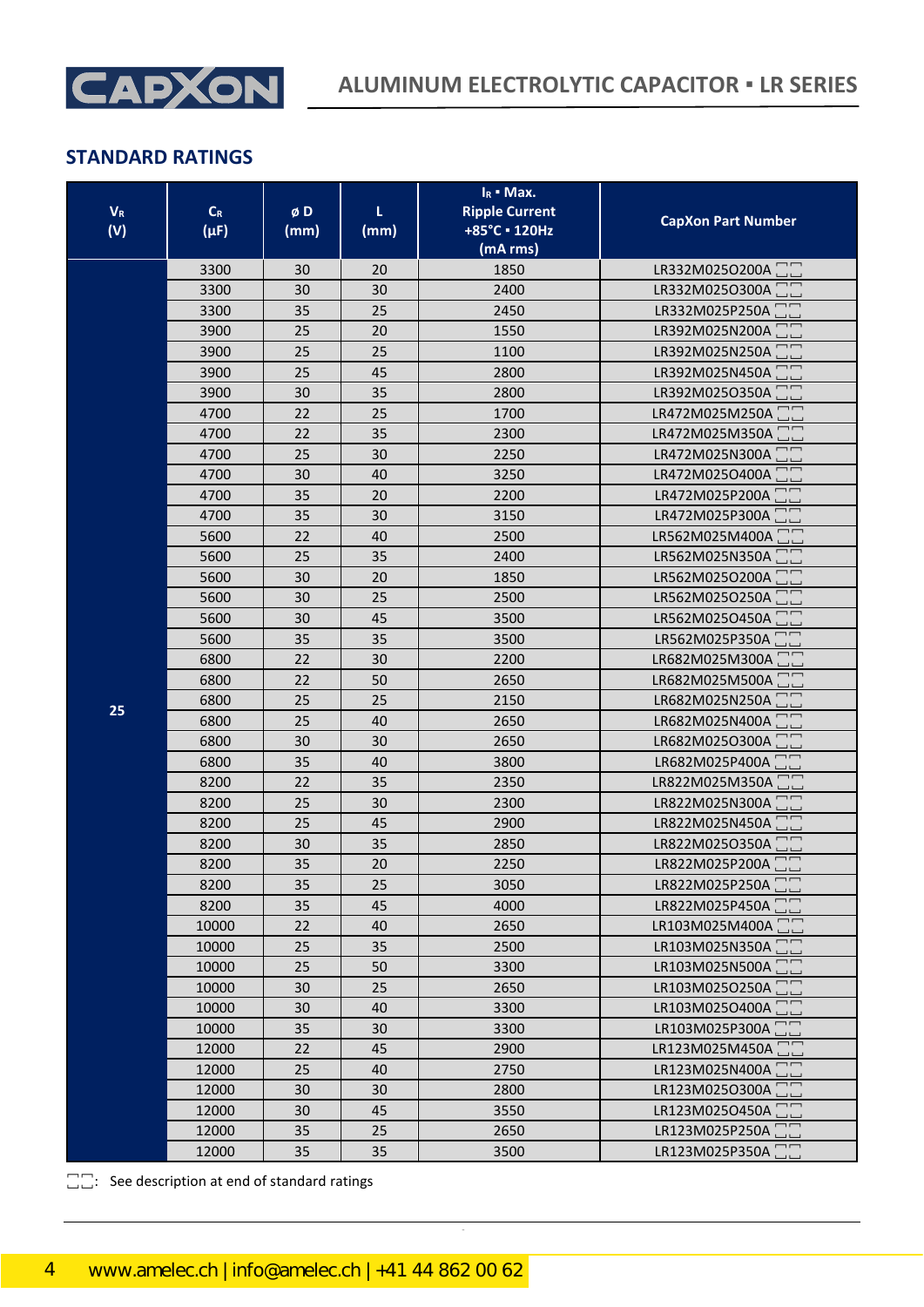

| $\mathbf{V}_\text{R}$<br>(V) | $C_R$<br>$(\mu F)$ | øD<br>(mm) | L<br>(mm) | $I_R$ • Max.<br><b>Ripple Current</b><br>+85°C · 120Hz<br>(mA rms) | <b>CapXon Part Number</b>                     |
|------------------------------|--------------------|------------|-----------|--------------------------------------------------------------------|-----------------------------------------------|
|                              | 15000              | 25         | 25        | 3150                                                               | LR153M025N450A                                |
|                              | 15000              | 25         | 30        | 3100                                                               | LR153M025O350A                                |
|                              | 15000              | 25         | 30        | 4150                                                               | LR153M025O500A                                |
|                              | 15000              | 25         | 35        | 4000                                                               | LR153M025P400A                                |
|                              | 18000              | 25         | 25        | 3550                                                               | $\neg$ $\neg$<br>LR183M025N500A               |
| 25                           | 18000              | 25         | 30        | 3400                                                               | LR183M025O400A                                |
|                              | 18000              | 25         | 35        | 3500                                                               | LR183M025P300A                                |
|                              | 18000              | 25         | 35        | 4450                                                               | LR183M025P450A                                |
|                              | 22000              | 25         | 30        | 3850                                                               | LR223M025O450A                                |
|                              | 22000              | 25         | 35        | 3850                                                               | ––<br>LR223M025P350A                          |
|                              | 27000              | 25         | 35        | 4300                                                               | LR273M025P400A                                |
|                              | 33000              | 25         | 35        | 4850                                                               | LR333M025P450A                                |
|                              | 820                | 35         | 25        | 850                                                                | LR821M035N200A                                |
|                              | 1000               | 35         | 22        | 1000                                                               | LR102M035M250A                                |
|                              | 1200               | 35         | 22        | 1300                                                               | LR122M035M200A                                |
|                              | 1200               | 35         | 22        | 1450                                                               | LR122M035M300A                                |
|                              | 1200               | 35         | 25        | 1400                                                               | LR122M035N250A                                |
|                              | 1200               | 35         | 30        | 1400                                                               | LR122M035O200A                                |
|                              | 1500               | 35         | 22        | 1550                                                               | LR152M035M350A                                |
|                              | 1500               | 35         | 25        | 1550                                                               | LR152M035N300A                                |
|                              | 1800               | 35         | 22        | 1550                                                               | LR182M035M250A                                |
|                              | 1800               | 35         | 22        | 1450                                                               | LR182M035M400A                                |
|                              | 1800               | 35         | 25        | 1650                                                               | LR182M035N200A                                |
|                              | 1800               | 35         | 30        | 1750                                                               | LR182M035O250A                                |
|                              | 1800               | 35         | 35        | 1700                                                               | LR182M035P200A                                |
|                              | 2200               | 35         | 22        | 1950                                                               | LR222M035M450A                                |
|                              | 2200               | 35         | 25        | 1950                                                               | LR222M035N350A                                |
| 35                           | 2200               | 35         | 30        | 1950                                                               | LR222M035O300A                                |
|                              | 2700               | 35         | 22        | 2050                                                               | LR272M035M300A <sup>-</sup>                   |
|                              | 2700               | 35         | 25        | 2000                                                               | LR272M035N250A <sup>-</sup>                   |
|                              | 2700               | 35         | 25        | 2350                                                               | LR272M035N450A                                |
|                              | 2700               | 35         | 30        | 2050                                                               | LR272M035O200A                                |
|                              | 2700               | 35         | 30        | 2300                                                               | LR272M035O350A                                |
|                              | 2700               | 35         | 35        | 2300                                                               | LR272M035P250A<br>LR332M035M250A              |
|                              | 3300               | 35         | 22        | 1750                                                               |                                               |
|                              | 3300               | 35         | 22        | 2250                                                               | LR332M035M350A                                |
|                              | 3300               | 35         | 25<br>25  | 2200                                                               | LR332M035N300A <sup>1</sup><br>LR332M035N500A |
|                              | 3300<br>3300       | 35<br>35   | 30        | 2700<br>2700                                                       | LR332M035O400A <sup>1</sup>                   |
|                              | 3300               |            | 35        | 2650                                                               | LR332M035P300A                                |
|                              |                    | 35         |           |                                                                    |                                               |
|                              | 3900               | 35         | 22        | 2400                                                               | LR392M035M400A<br>LR392M035N350A              |
|                              | 3900               | 35         | 25        | 2300                                                               | LR392M035O200A <sup>-</sup>                   |
|                              | 3900               | 35         | 30        | 1850                                                               | $\overline{\phantom{1}}$                      |
|                              | 3900               | 35         | 30        | 2400                                                               | LR392M035O250A                                |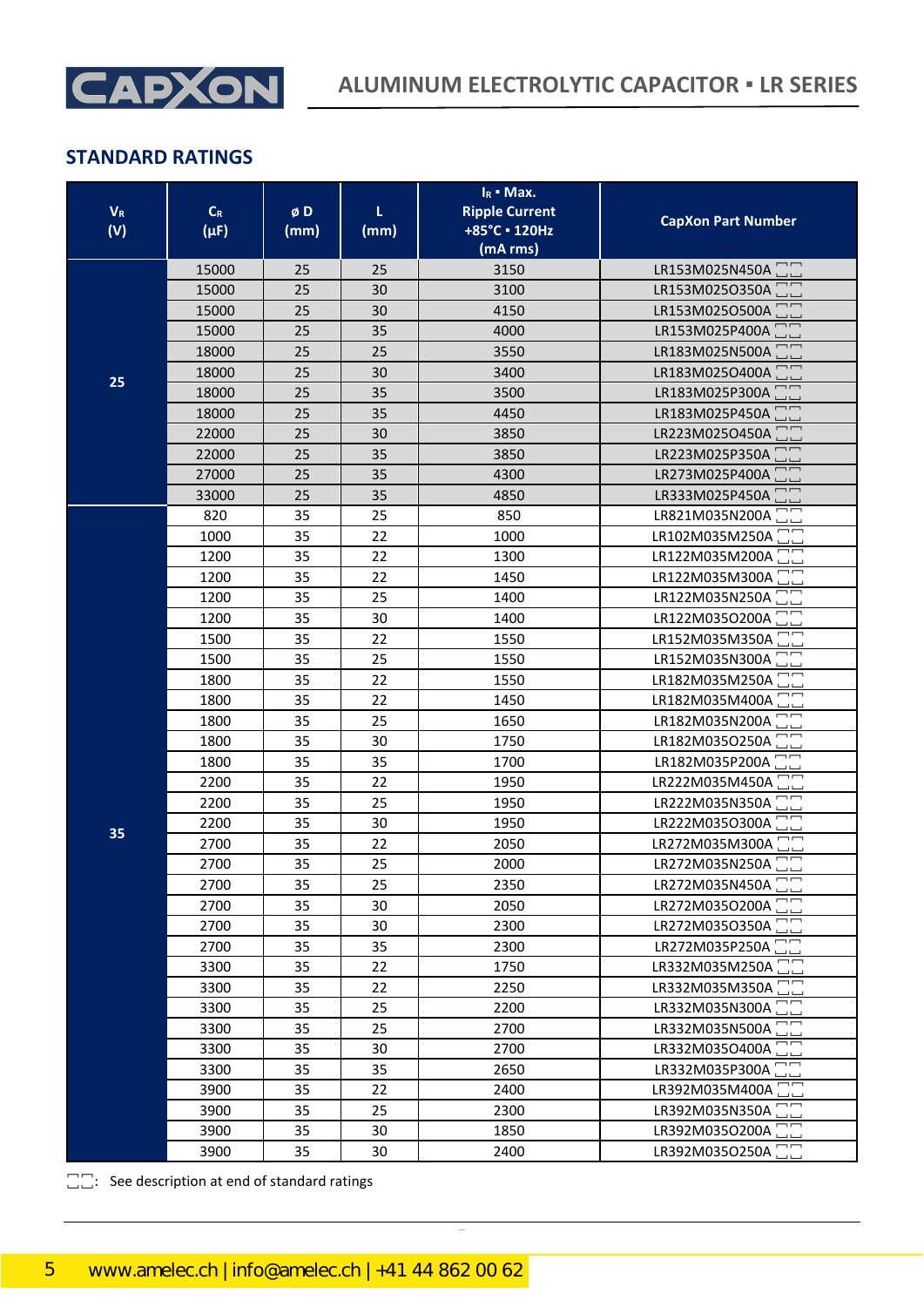

| $V_{R}$<br>(V) | $C_R$<br>$(\mu F)$ | øD<br>(mm) | τ<br>(mm) | $I_R$ • Max.<br><b>Ripple Current</b><br>+85°C · 120Hz<br>(mA rms) | <b>CapXon Part Number</b>                               |
|----------------|--------------------|------------|-----------|--------------------------------------------------------------------|---------------------------------------------------------|
|                | 3900               | 30         | 45        | 3000                                                               | LR392M035O450A <sup>1</sup>                             |
|                | 3900               | 35         | 20        | 2500                                                               | LR392M035P200A <sup>-</sup>                             |
|                | 3900               | 35         | 35        | 3000                                                               | LR392M035P350A                                          |
|                | 4700               | 22         | 30        | 2200                                                               | LR472M035M300A                                          |
|                | 4700               | 22         | 45        | 2700                                                               | LR472M035M450A                                          |
|                | 4700               | 25         | 25        | 2150                                                               | LR472M035N250A                                          |
|                | 4700               | 30         | 30        | 2550                                                               | LR472M035O300A                                          |
|                | 4700               | 30         | 50        | 3550                                                               | LR472M035O500A                                          |
|                | 4700               | 35         | 40        | 3550                                                               | LR472M035P400A                                          |
|                | 5600               | 22         | 35        | 2350                                                               | LR562M035M350A                                          |
|                | 5600               | 22         | 40        | 3000                                                               | LR562M035M400A                                          |
|                | 5600               | 22         | 50        | 2600                                                               | LR562M035M500A                                          |
|                | 5600               | 25         | 30        | 2250                                                               | LR562M035N300A                                          |
|                | 5600               | 25         | 40        | 3000                                                               | LR562M035N400A                                          |
|                | 5600               | 35         | 20        | 2250                                                               | LR562M035P200A                                          |
|                | 5600               | 35         | 25        | 2850                                                               | LR562M035P250A                                          |
|                | 5600               | 35         | 45        | 3800                                                               | LR562M035P450A                                          |
|                | 6800               | 30         | 25        | 2600                                                               | LR682M035O250A                                          |
|                | 6800               | 30         | 35        | 3300                                                               | LR682M035O350A                                          |
|                | 6800               | 35         | 30        | 3050                                                               | LR682M035P300A                                          |
| 35             | 6800               | 35         | 50        | 4150                                                               | LR682M035P500A                                          |
|                | 8200               | 22         | 45        | 2900                                                               | LR822M035M450A                                          |
|                | 8200               | 25         | 40        | 2700                                                               | LR822M035N400A                                          |
|                | 8200               | 30         | 30        | 2750                                                               | LR822M035O300A                                          |
|                | 8200               | 30         | 40        | 3600                                                               | LR822M035O400A                                          |
|                | 8200               | 35         | 35        | 3300                                                               | LR822M035P350A                                          |
|                | 10000              | 25         | 45        | 3050                                                               | LR103M035N450A                                          |
|                | 10000              | 30         | 35        | 3000                                                               | LR103M035O350A                                          |
|                | 10000              | 30         | 50        | 3800                                                               | LR103M035O500A                                          |
|                | 10000              | 35         | 25        | 3200                                                               | LR103M035P250A <sup>1</sup>                             |
|                | 10000              | 35         | 40        | 3700                                                               | LR103M035P400A                                          |
|                | 12000              | 25         | 50        | 3450                                                               | LR123M035N500A                                          |
|                | 12000              | 30         | 40        | 3300                                                               | LR123M035O400A <sup>-</sup><br>$\overline{\phantom{1}}$ |
|                | 12000              | 35         | 30        | 3400                                                               | LR123M035P300A <sup>-</sup>                             |
|                | 12000              | 35         | 35        | 4100                                                               | LR123M035P350A <sup>1</sup>                             |
|                | 12000              | 35         | 45        | 3800                                                               | LR123M035P450A 22                                       |
|                | 15000              | 30         | 45        | 3800                                                               | LR153M035O450A <sup>1</sup>                             |
|                | 15000              | 35         | 50        | 4800                                                               | LR153M035P500A                                          |
|                | 18000              | 30         | 50        | 4300                                                               | LR183M035O500A □□                                       |
|                | 18000              | 35         | 40        | 4150                                                               | LR183M035P400A <sup>1</sup>                             |
|                | 22000              | 35         | 45        | 4700                                                               | LR223M035P450A                                          |
|                | 680                | 22         | 25        | 1000                                                               | LR681M050M250A <sup>1</sup>                             |
| 50             | 820                | 22         | 20        | 1000                                                               | LR821M050M200A <sup>-</sup>                             |
|                | 820                | 22         | 30        | 1250                                                               | LR821M050M300A <sup>-</sup>                             |

CapXon\_Ver. 002 – 08/18/2020 6 Document Number: LR series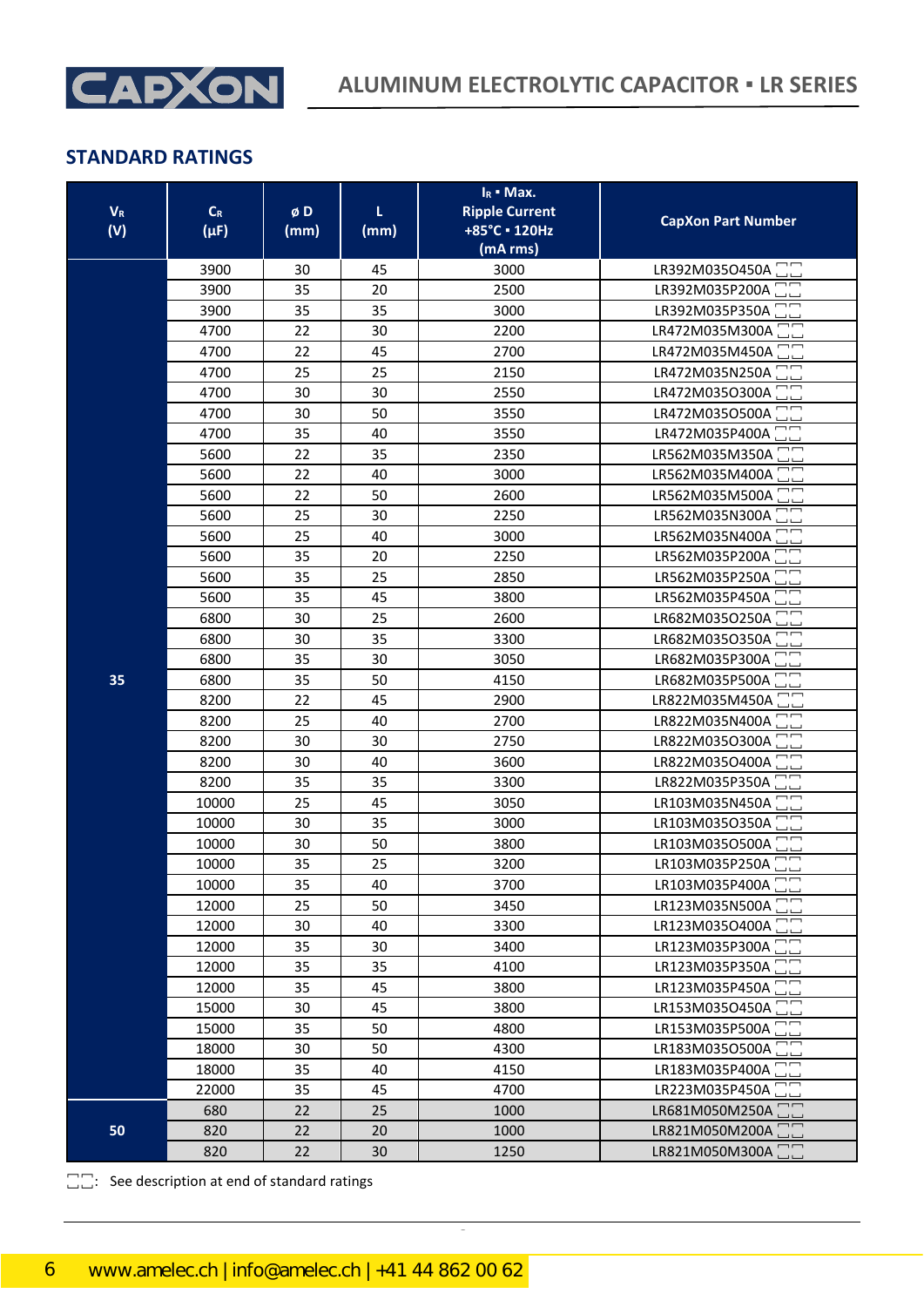

| $V_R$<br>(V) | $C_R$<br>$(\mu F)$ | øD<br>(mm) | L<br>(mm) | $I_R$ • Max.<br><b>Ripple Current</b><br>+85°C · 120Hz<br>(mA rms) | <b>CapXon Part Number</b>                  |
|--------------|--------------------|------------|-----------|--------------------------------------------------------------------|--------------------------------------------|
|              | 820                | 25         | 20        | 1350                                                               | LR821M050N200A                             |
|              | 1000               | 25         | 20        | 1500                                                               | LR102M050N200A                             |
|              | 1500               | 22         | 20        | 1550                                                               | LR152M050M200A                             |
|              | 1500               | 22         | 30        | 1800                                                               | LR152M050M300A                             |
|              | 1500               | 22         | 45        | 2200                                                               | LR152M050M450A                             |
|              | 1500               | 25         | 35        | 2150                                                               | LR152M050N350A                             |
|              | 1500               | 30         | 20        | 1800                                                               | LR152M050O200A                             |
|              | 1500               | 30         | 25        | 2150                                                               | LR152M050O250A                             |
|              | 1800               | 22         | 50        | 2450                                                               | LR182M050M500A                             |
|              | 1800               | 25         | 20        | 1650                                                               | LR182M050N200A                             |
|              | 1800               | 25         | 25        | 2150                                                               | LR182M050N250A<br>mП                       |
|              | 1800               | 25         | 40        | 2450                                                               | LR182M050N400A                             |
|              | 1800               | 35         | 25        | 2400                                                               | LR182M050P250A                             |
|              | 2200               | 22         | 25        | 1850                                                               | LR222M050M250A                             |
|              | 2200<br>2200       | 22<br>25   | 35<br>30  | 2350<br>2300                                                       | LR222M050M350A<br>LR222M050N300A           |
|              | 2200               | 25         | 50        | 2650                                                               | LR222M050N500A                             |
|              | 2200               | 30         | 35        | 2600                                                               | LR222M050O350A                             |
|              | 2200               | 35         | 20        | 2600                                                               | $\overline{\phantom{m}}$<br>LR222M050P200A |
|              | 2200               | 35         | 30        | 2600                                                               | LR222M050P300A                             |
|              | 2700               | 22         | 45        | 2450                                                               | LR272M050M450A                             |
|              | 2700               | 25         | 35        | 2500                                                               | LR272M050N350A                             |
| 50           | 2700               | 30         | 25        | 2600                                                               | LR272M050O250A                             |
|              | 2700               | 30         | 45        | 3000                                                               | $\Box$ $\Box$<br>LR272M050O450A            |
|              | 2700               | 35         | 35        | 2950                                                               | LR272M050P350A                             |
|              | 3300               | 22         | 35        | 2200                                                               | LR332M050M350A                             |
|              | 3300               | 22         | 50        | 2800                                                               | LR332M050M500A                             |
|              | 3300               | 25         | 40        | 2800                                                               | LR332M050N400A                             |
|              | 3300               | 30         | 30        | 2800                                                               | LR332M050O300A                             |
|              | 3300               | 30         | 50        | 3300                                                               | $\Box$ $\Box$<br>LR332M050O500A            |
|              | 3300               | 35         | 40        | 3250                                                               | LR332M050P400A <sup>1</sup>                |
|              | 3900               | 22         | 40        | 2450                                                               | LR392M050M400A □□                          |
|              | 3900               | 25         | 30        | 2500                                                               | LR392M050N300A                             |
|              | 3900               | 25         | 45        | 3000                                                               | LR392M050N450A <sup>-</sup>                |
|              | 3900               | 30         | 25        | 2350                                                               | LR392M050O250A <sup>-</sup>                |
|              | 3900               | 30         | 35        | 3000                                                               | $\overline{\phantom{a}}$<br>LR392M050O350A |
|              | 3900               | 35         | 20        | 2450                                                               | LR392M050P200A <sup>-</sup>                |
|              | 3900               | 35         | 25        | 3150                                                               | LR392M050P250A <sup>-</sup>                |
|              | 3900               | 35         | 45        | 3500                                                               | LR392M050P450A <sup>-</sup>                |
|              | 4700               | 22         | 45        | 2600                                                               | LR472M050M450A                             |
|              | 4700               | 25         | 35        | 2700                                                               | LR472M050N350A                             |
|              | 4700               | 25         | 50        | 3400                                                               | LR472M050N500A                             |
|              | 4700               | 30         | 40        | 3300                                                               | LR472M050O400A <sup>-</sup>                |
|              | 4700               | 35         | 30        | 3350                                                               | LR472M050P300A <sup>-</sup>                |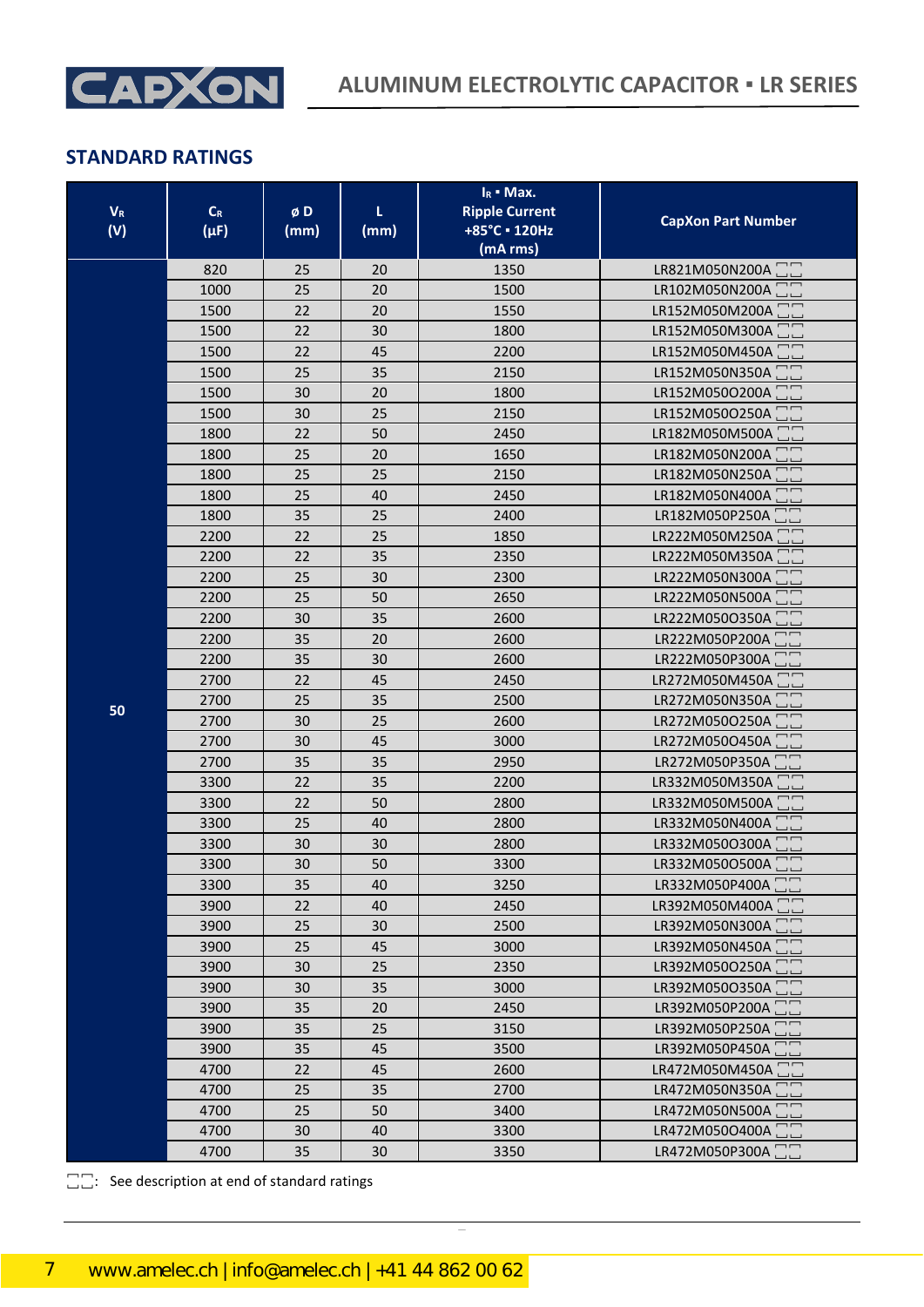

| $V_{R}$<br>(V) | $C_R$<br>$(\mu F)$ | øD<br>(mm) | L<br>(mm) | $I_R$ • Max.<br><b>Ripple Current</b><br>+85°C · 120Hz<br>(mA rms) | <b>CapXon Part Number</b>                                    |
|----------------|--------------------|------------|-----------|--------------------------------------------------------------------|--------------------------------------------------------------|
|                | 4700               | 35         | 50        | 3900                                                               | LR472M050P500A                                               |
|                | 5600               | 22         | 50        | 2900                                                               | LR562M050M500A                                               |
|                | 5600               | 25         | 40        | 2900                                                               | LR562M050N400A                                               |
|                | 5600               | 30         | 30        | 3000                                                               | LR562M050O300A                                               |
|                | 5600               | 30         | 45        | 3600                                                               | LR562M050O450A □□                                            |
|                | 5600               | 35         | 20        | 2850                                                               | LR562M050P200A                                               |
|                | 5600               | 35         | 35        | 3600                                                               | LR562M050P350A                                               |
|                | 6800               | 25         | 40        | 3300                                                               | LR682M050N400A                                               |
|                | 6800               | 30         | 35        | 3250                                                               | LR682M050O350A                                               |
| 50             | 6800               | 30         | 50        | 4100                                                               | LR682M050O500A                                               |
|                | 6800               | 35         | 40        | 3950                                                               | LR682M050P400A                                               |
|                | 8200               | 30         | 40        | 3550                                                               | LR822M050O400A<br>EI<br>L                                    |
|                | 8200<br>8200       | 35<br>35   | 30<br>45  | 3650<br>4400                                                       | LR822M050P300A<br>$\overline{\phantom{a}}$<br>LR822M050P450A |
|                | 10000              |            | 45        | 4000                                                               | LR103M050O450A                                               |
|                | 10000              | 30<br>35   | 35        | 4000                                                               | mm<br>UU<br>LR103M050P350A                                   |
|                | 10000              | 35         | 50        | 5500                                                               | LR103M050P500A                                               |
|                | 12000              | 35         | 40        | 4350                                                               | LR123M050P400A                                               |
|                | 15000              | 35         | 50        | 4700                                                               | LR153M050P500A                                               |
|                | 680                | 22         | 25        | 1750                                                               | LR681M063M250A                                               |
|                | 820                | 22         | 20        | 1300                                                               | ¬¬<br>LR821M063M200A                                         |
|                | 820                | 22         | 30        | 1900                                                               | LR821M063M300A                                               |
|                | 820                | 25         | 20        | 1650                                                               | LR821M063N200A                                               |
|                | 820                | 25         | 25        | 1850                                                               | LR821M063N250A                                               |
|                | 820                | 30         | 20        | 1900                                                               | LR821M063O200A                                               |
|                | 1000               | 22         | 25        | 1850                                                               | LR102M063M250A                                               |
|                | 1000               | 22         | 35        | 2050                                                               | LR102M063M350A                                               |
|                | 1000               | 25         | 30        | 2000                                                               | LR102M063N300A                                               |
|                | 1200               | 22         | 30        | 1950                                                               | LR122M063M300A                                               |
|                | 1200               | 22         | 40        | 2250                                                               | LR122M063M400A<br>$\Box$                                     |
|                | 1200               | 25         | 20        | 1650                                                               | LR122M063N200A                                               |
| 63             | 1200               | 25         | 25        | 1900                                                               | LR122M063N250A                                               |
|                | 1200               | 30         | 20        | 1950                                                               | LR122M063O200A                                               |
|                | 1200               | 30         | 25        | 2200                                                               | LR122M063O250A <sup>-</sup>                                  |
|                | 1200               | 35         | 20        | 2300                                                               | LR122M063P200A <sup>1</sup>                                  |
|                | 1500               | 22         | 25        | 1900                                                               | LR152M063M250A                                               |
|                | 1500               | 22         | 35        | 2150                                                               | LR152M063M350A                                               |
|                | 1500               | 22         | 45        | 2600                                                               | LR152M063M450A                                               |
|                | 1500               | 25         | 30        | 2100                                                               | LR152M063N300A                                               |
|                | 1500               | 25         | 35        | 2650                                                               | LR152M063N350A □□                                            |
|                | 1800               | 22         | 30        | 2000                                                               | LR182M063M300A                                               |
|                | 1800               | 22         | 40        | 2350                                                               | LR182M063M400A                                               |
|                | 1800               | 22         | 50        | 2900                                                               | LR182M063M500A                                               |
|                | 1800               | 25         | 25        | 2000                                                               | LR182M063N250A <sup>-</sup>                                  |

CapXon\_Ver. 002 – 08/18/2020 8 Document Number: LR series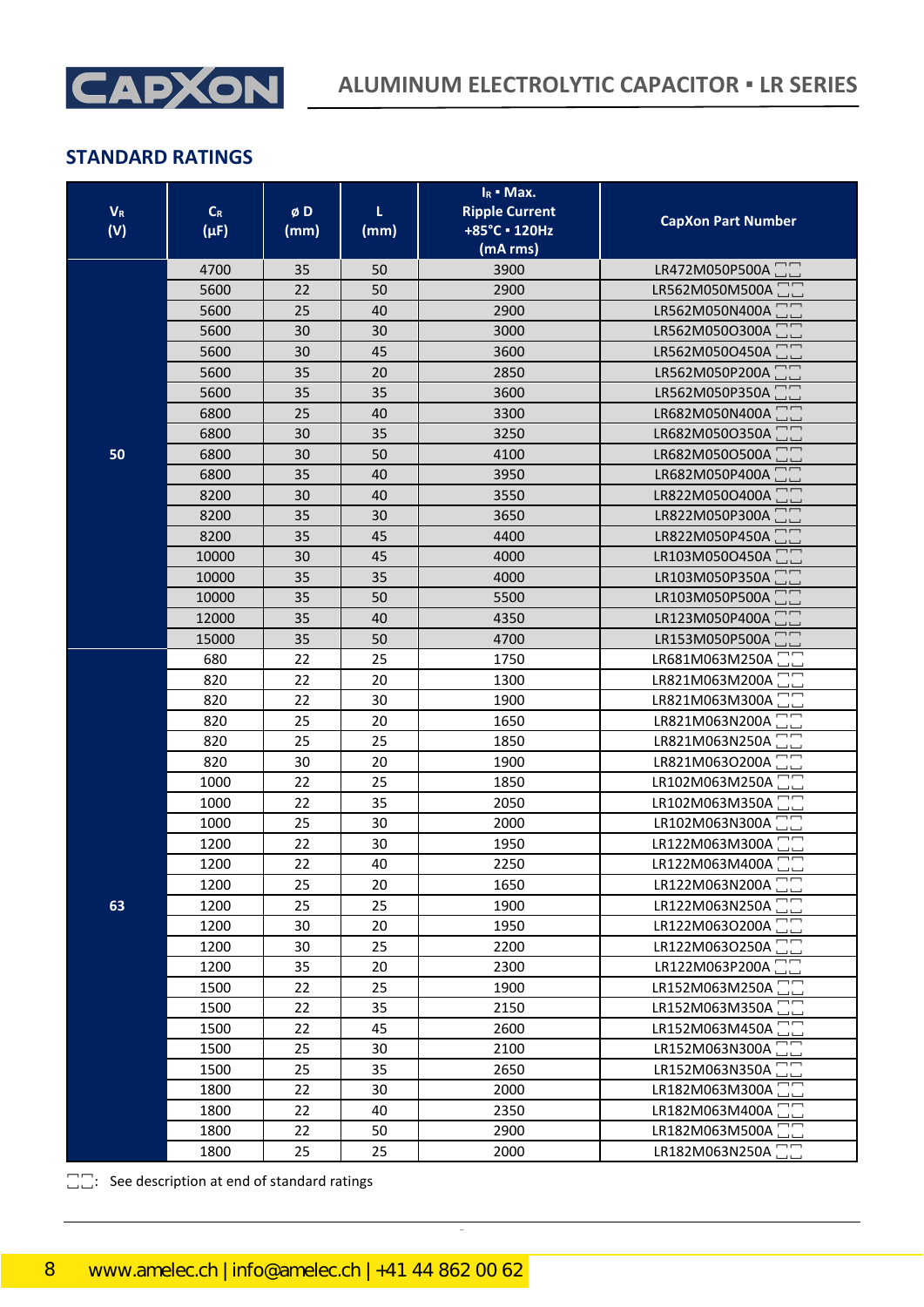

| $V_R$<br>(V) | $C_R$<br>$(\mu F)$ | øD<br>(mm) | τ<br>(mm) | $I_R$ • Max.<br><b>Ripple Current</b><br>+85°C · 120Hz<br>(mA rms) | <b>CapXon Part Number</b>                  |
|--------------|--------------------|------------|-----------|--------------------------------------------------------------------|--------------------------------------------|
|              | 1800               | 25         | 40        | 2900                                                               | LR182M063N400A <sup>-</sup>                |
|              | 1800               | 30         | 20        | 2050                                                               | LR182M063O200A                             |
|              | 1800               | 30         | 25        | 2350                                                               | LR182M063O250A                             |
|              | 1800               | 30         | 30        | 2900                                                               | LR182M063O300A                             |
|              | 1800               | 35         | 20        | 2450                                                               | LR182M063P200A                             |
|              | 1800               | 35         | 25        | 2700                                                               | LR182M063P250A                             |
|              | 2200               | 22         | 35        | 2200                                                               | LR222M063M350A                             |
|              | 2200               | 22         | 45        | 2700                                                               | LR222M063M450A                             |
|              | 2200               | 25         | 30        | 2150                                                               | LR222M063N300A                             |
|              | 2200               | 25         | 35        | 2750                                                               | LR222M063N350A                             |
|              | 2200               | 25         | 45        | 3250                                                               | LR222M063N450A                             |
|              | 2200               | 30         | 30        | 2500                                                               | LR222M063O300A <sup>-</sup>                |
|              | 2200               | 30         | 35        | 3200                                                               | LR222M063O350A                             |
|              | 2200               | 35         | 20        | 2100                                                               | LR222M063P200A                             |
|              | 2700               | 22         | 40        | 2450                                                               | LR272M063M400A                             |
|              | 2700               | 25         | 35        | 2350                                                               | LR272M063N350A                             |
|              | 2700               | 25         | 45        | 2800                                                               | LR272M063N450A                             |
|              | 2700               | 30         | 25        | 2500                                                               | LR272M063O250A                             |
|              | 2700               | 30         | 35        | 2750                                                               | LR272M063O350A                             |
|              | 2700               | 30         | 45        | 3300                                                               | LR272M063O450A                             |
|              | 2700               | 35         | 25        | 2950                                                               | LR272M063P250A                             |
| 63           | 2700               | 35         | 30        | 3650                                                               | LR272M063P300A                             |
|              | 3300               | 22         | 45        | 2800                                                               | LR332M063M450A                             |
|              | 3300               | 25         | 40        | 2600                                                               | LR332M063N400A                             |
|              | 3300               | 25         | 50        | 3200                                                               | LR332M063N500A                             |
|              | 3300               | 30         | 30        | 2700                                                               | LR332M063O300A                             |
|              | 3300               | 30         | 40        | 3200                                                               | LR332M063O400A                             |
|              | 3300               | 30         | 50        | 3800                                                               | LR332M063O500A                             |
|              | 3300               | 35         | 30        | 3150                                                               | LR332M063P300A □□                          |
|              | 3300               | 35         | 35        | 4000                                                               | LR332M063P350A <sup>1</sup>                |
|              | 3900               | 25         | 45        | 2850                                                               | LR392M063N450A $\Box$                      |
|              | 3900               | 30         | 35        | 2850                                                               | LR392M063O350A                             |
|              | 3900               | 30         | 45        | 3350                                                               | LR392M063O450A <sup>-</sup>                |
|              | 3900               | 35         | 35        | 3350                                                               | LR392M063P350A <sup>-</sup>                |
|              | 3900               | 35         | 40        | 4300                                                               | LR392M063P400A                             |
|              | 4700               | 25         | 50        | 3200                                                               | LR472M063N500A                             |
|              | 4700               | 30         | 40        | 3100                                                               | LR472M063O400A <sup>1</sup>                |
|              | 4700               | 30         | 50        | 3800                                                               | LR472M063O500A                             |
|              | 4700               | 35         | 30        | 3200                                                               | LR472M063P300A <sup>-</sup>                |
|              | 4700               | 35         | 50        | 4500                                                               | LR472M063P500A                             |
|              | 5600               | 30         | 45        | 3450                                                               | LR562M063O450A                             |
|              | 5600               | 35         | 35        | 3400                                                               | LR562M063P350A <sup>-</sup>                |
|              | 5600               | 35         | 40        | 4350                                                               | LR562M063P400A<br>$\overline{\phantom{a}}$ |
|              | 6800               | 30         | 50        | 3900                                                               | LR682M063O500A <sup>-</sup>                |

CapXon\_Ver. 002 – 08/18/2020 9 Document Number: LR series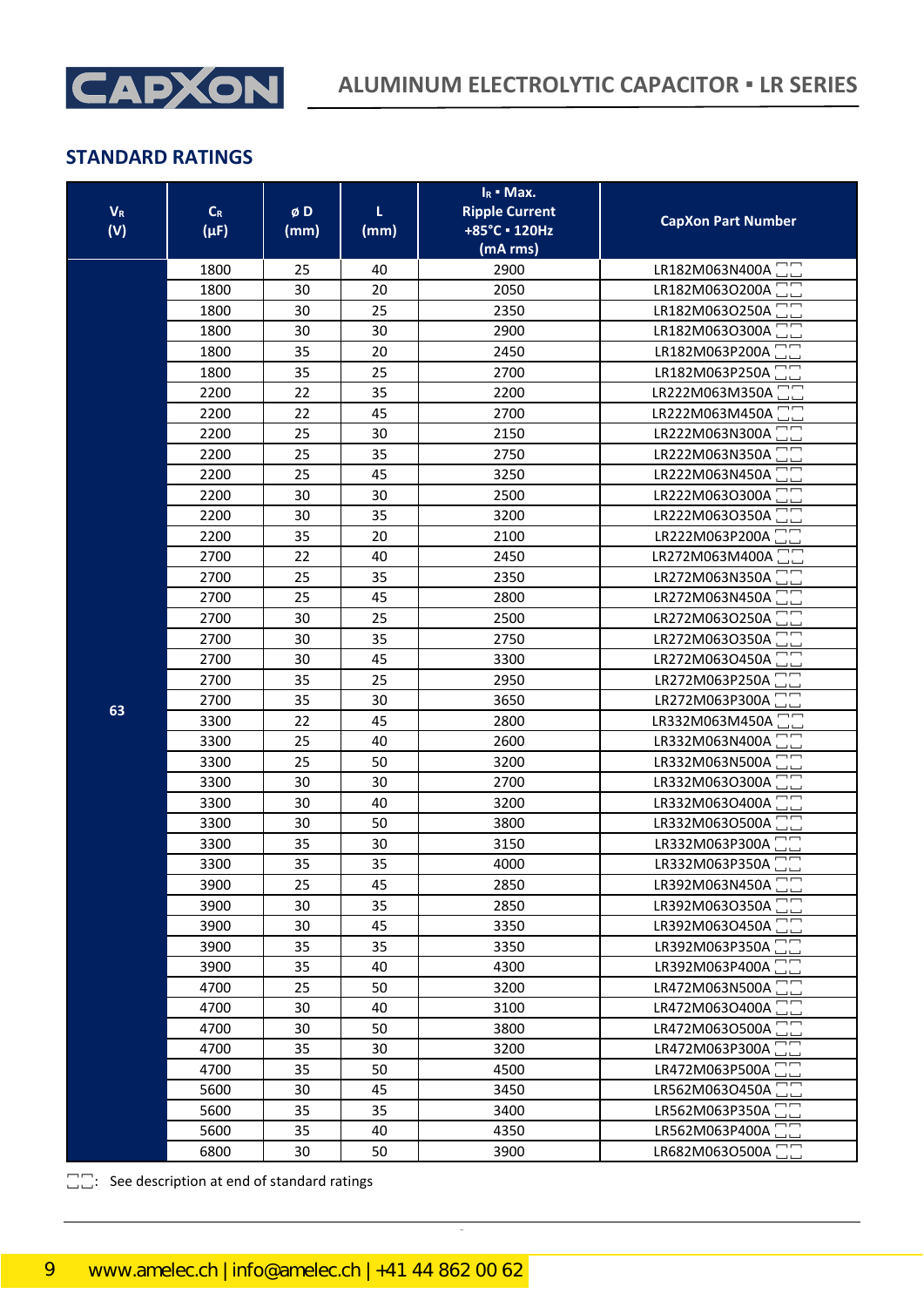

| $\mathbf{V}_\text{R}$<br>(V) | $C_R$<br>$(\mu F)$ | øD<br>(mm) | τ<br>(mm) | $I_R$ • Max.<br><b>Ripple Current</b><br>+85°C · 120Hz<br>(mA rms) | <b>CapXon Part Number</b>                           |
|------------------------------|--------------------|------------|-----------|--------------------------------------------------------------------|-----------------------------------------------------|
|                              | 6800               | 35         | 40        | 3750                                                               | LR682M063P400A                                      |
|                              | 6800               | 35         | 50        | 4600                                                               | LR682M063P500A                                      |
| 63                           | 8200               | 35         | 45        | 4200                                                               | LR822M063P450A                                      |
|                              | 10000              | 35         | 50        | 4800                                                               | LR103M063P500A                                      |
|                              | 680                | 22         | 35        | 2250                                                               | LR681M080M350A                                      |
|                              | 680                | 25         | 30        | 2150                                                               | LR681M080N300A                                      |
|                              | 820                | 22         | 30        | 2050                                                               | LR821M080M300A                                      |
|                              | 820                | 22         | 40        | 2450                                                               | LR821M080M400A                                      |
|                              | 820                | 25         | 20        | 1650                                                               | LR821M080N200A                                      |
|                              | 820                | 25         | 25        | 2000                                                               | LR821M080N250A                                      |
|                              | 820                | 25         | 35        | 2350                                                               | LR821M080N350A                                      |
|                              | 820                | 30         | 20        | 2050                                                               | LR821M080O200A <sup>1</sup>                         |
|                              | 820                | 30         | 25        | 2400                                                               | LR821M080O250A                                      |
|                              | 820                | 35         | 20        | 2550                                                               | $\Box$ $\Box$<br>LR821M080P200A                     |
|                              | 1000               | 22         | 25        | 1850                                                               | LR102M080M250A                                      |
|                              | 1000               | 22         | 35        | 2200                                                               | LR102M080M350A                                      |
|                              | 1000               | 22         | 50        | 2600                                                               | LR102M080M500A                                      |
|                              | 1000               | 25         | 30        | 2150                                                               | LR102M080N300A                                      |
|                              | 1000               | 25         | 40        | 2600                                                               | LR102M080N400A                                      |
|                              | 1000               | 30         | 30        | 2600                                                               | LR102M080O300A                                      |
|                              | 1000               | 35         | 20        | 2100                                                               | LR102M080P200A                                      |
|                              | 1200               | 22         | 30        | 1950                                                               | LR122M080M300A                                      |
|                              | 1200               | 22         | 40        | 2450                                                               | LR122M080M400A                                      |
| 80                           | 1200               | 25         | 25        | 1900                                                               | LR122M080N250A                                      |
|                              | 1200               | 25         | 35        | 2300                                                               | LR122M080N350A                                      |
|                              | 1200               | 25         | 45        | 2850                                                               | LR122M080N450A                                      |
|                              | 1200<br>1200       | 30<br>30   | 20<br>25  | 2000<br>2400                                                       | LR122M080O200A<br>LR122M080O250A                    |
|                              | 1200               | 30         | 35        | 2800                                                               | LR122M080O350A                                      |
|                              | 1200               | 35         | 25        | 2950                                                               | LR122M080P250A                                      |
|                              | 1500               | 22         | 35        | 2150                                                               | LR152M080M350A <sup>1</sup>                         |
|                              | 1500               | 22         | 50        | 2600                                                               | LR152M080M500A                                      |
|                              | 1500               | 25         | 30        | 2100                                                               | LR152M080N300A <sup>-</sup>                         |
|                              | 1500               | 25         | 40        | 2650                                                               | $\overline{\square}$<br>LR152M080N400A <sup>1</sup> |
|                              | 1500               | 25         | 50        | 3300                                                               | LR152M080N500A <sup>1</sup>                         |
|                              | 1500               | 30         | 30        | 2650                                                               | LR152M080O300A                                      |
|                              | 1500               | 30         | 40        | 3200                                                               | LR152M080O400A <sup>-</sup>                         |
|                              | 1500               | 35         | 30        | 3250                                                               | LR152M080P300A <sup>-</sup>                         |
|                              | 1800               | 22         | 40        | 2350                                                               | LR182M080M400A                                      |
|                              | 1800               | 22         | 45        | 2700                                                               | LR182M080M450A                                      |
|                              | 1800               | 25         | 45        | 2850                                                               | LR182M080N450A                                      |
|                              | 1800               | 30         | 25        | 2400                                                               | LR182M080O250A                                      |
|                              | 1800               | 30         | 35        | 2850                                                               | LR182M080O350A                                      |
|                              | 1800               | 30         | 45        | 3550                                                               | $\overline{\Box}$<br>LR182M080O450A                 |

CapXon\_Ver. 002 – 08/18/2020 10 Document Number: LR series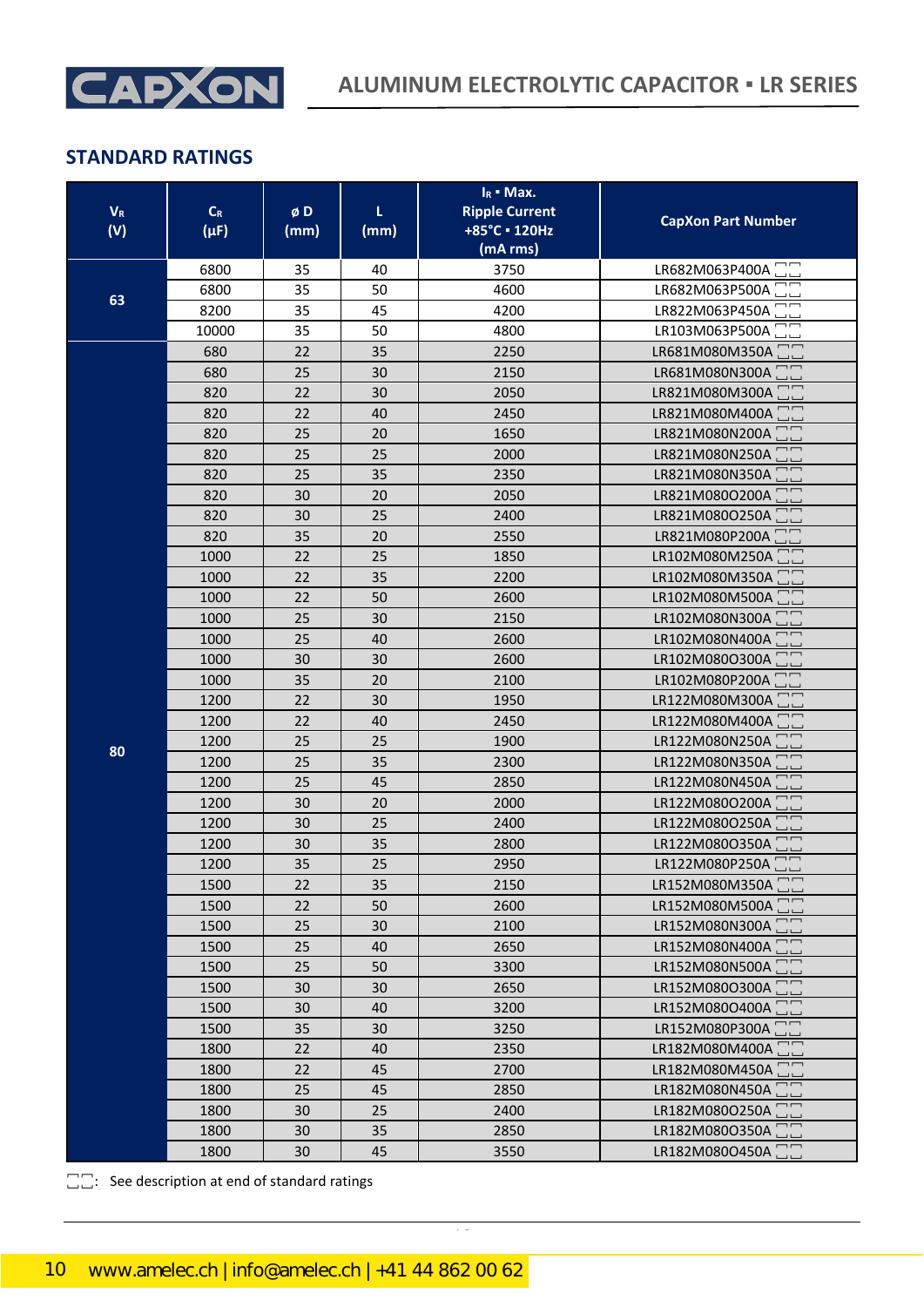

| $\mathbf{V}_\text{R}$<br>(V) | $C_R$<br>$(\mu F)$ | øD<br>(mm) | τ<br>(mm) | $I_R$ • Max.<br><b>Ripple Current</b><br>+85°C · 120Hz<br>(mA rms) | <b>CapXon Part Number</b>                                           |
|------------------------------|--------------------|------------|-----------|--------------------------------------------------------------------|---------------------------------------------------------------------|
|                              | 1800               | 35         | 20        | 2500                                                               | LR182M080P200A                                                      |
|                              | 1800               | 35         | 25        | 3000                                                               | LR182M080P250A                                                      |
|                              | 1800               | 35         | 35        | 3500                                                               | LR182M080P350A                                                      |
|                              | 2200               | 25         | 35        | 2750                                                               | LR222M080N350A                                                      |
|                              | 2200               | 25         | 50        | 3250                                                               | LR222M080N500A                                                      |
|                              | 2200               | 30         | 30        | 2550                                                               | LR222M080O300A                                                      |
|                              | 2200               | 30         | 40        | 3150                                                               | LR222M080O400A                                                      |
|                              | 2200               | 30         | 50        | 4050                                                               | LR222M080O500A                                                      |
|                              | 2200               | 35         | 30        | 3250                                                               | LR222M080P300A                                                      |
|                              | 2200               | 35         | 40        | 3900                                                               | LR222M080P400A                                                      |
|                              | 2700               | 30         | 35        | 2800                                                               | nn<br>Lu<br>LR272M080O350A                                          |
|                              | 2700               | 30         | 45        | 3600                                                               | LR272M080O450A                                                      |
|                              | 2700               | 35         | 25        | 3000                                                               | LR272M080P250A                                                      |
|                              | 2700               | 35         | 35        | 3550                                                               | LR272M080P350A                                                      |
| 80                           | 2700               | 35         | 45        | 4450                                                               | LR272M080P450A                                                      |
|                              | 3300               | 25         | 50        | 3250                                                               | LR332M080N500A                                                      |
|                              | 3300               | 30         | 40        | 3150                                                               | LR332M080O400A                                                      |
|                              | 3300               | 30         | 50        | 4100                                                               | LR332M080O500A                                                      |
|                              | 3300               | 35         | 30        | 3200                                                               | $\overline{\phantom{1}}$<br>LR332M080P300A                          |
|                              | 3300               | 35         | 40        | 3950                                                               | $\overline{\phantom{0}}$<br>LR332M080P400A                          |
|                              | 3300               | 35         | 50        | 5050                                                               | $\overline{\phantom{a}}$<br>LR332M080P500A                          |
|                              | 3900               | 30         | 45        | 3450                                                               | $\Box$ $\Box$<br>LR392M080O450A                                     |
|                              | 3900               | 35         | 35        | 3400                                                               | LR392M080P350A                                                      |
|                              | 3900               | 35         | 45        | 4350                                                               | $\overline{\phantom{1}}$<br>LR392M080P450A                          |
|                              | 4700               | 30         | 45        | 3850                                                               | $\begin{array}{c} \square \\ \square \end{array}$<br>LR472M080O450A |
|                              | 4700               | 35         | 40        | 3750                                                               | LR472M080P400A                                                      |
|                              | 4700               | 35         | 50        | 4850                                                               | $\overline{\phantom{a}}$<br>LR472M080P500A                          |
|                              | 5600               | 35         | 45        | 4100                                                               | LR562M080P450A                                                      |
|                              | 6800               | 35         | 50        | 4650                                                               | $\overline{\phantom{m}}$<br>LR682M080P500A                          |
|                              | 680                | 22         | 25        | 1750                                                               | LR681M100M250A                                                      |
|                              | 680                | 22         | 35        | 2150                                                               | LR681M100M350A                                                      |
|                              | 680                | 22         | 45        | 2650                                                               | LR681M100M450A                                                      |
|                              | 680                | 25         | 30        | 2100                                                               | LR681M100N300A                                                      |
|                              | 680                | 25         | 35        | 2700                                                               | LR681M100N350A <sup>-</sup>                                         |
|                              | 820                | 22         | 30        | 1850                                                               | LR821M100M300A <sup>-</sup>                                         |
|                              | 820                | 22         | 40        | 2400                                                               | LR821M100M400A                                                      |
| 100                          | 820                | 22         | 50        | 3000                                                               | LR821M100M500A                                                      |
|                              | 820                | 25         | 25        | 1800                                                               | LR821M100N250A                                                      |
|                              | 820                | 25         | 40        | 3000                                                               | LR821M100N400A <sup>-</sup>                                         |
|                              | 820                | 30         | 20        | 1900                                                               | LR821M100O200A <sup>-</sup>                                         |
|                              | 820                | 30         | 25        | 2350                                                               | LR821M100O250A                                                      |
|                              | 820                | 35         | 20        | 2450                                                               | LR821M100P200A <sup>-</sup>                                         |
|                              | 820                | 35         | 25        | 2850                                                               | LR821M100P250A <sup>-</sup>                                         |
|                              | 1000               | 22         | 45        | 2700                                                               | LR102M100M450A <sup>-</sup>                                         |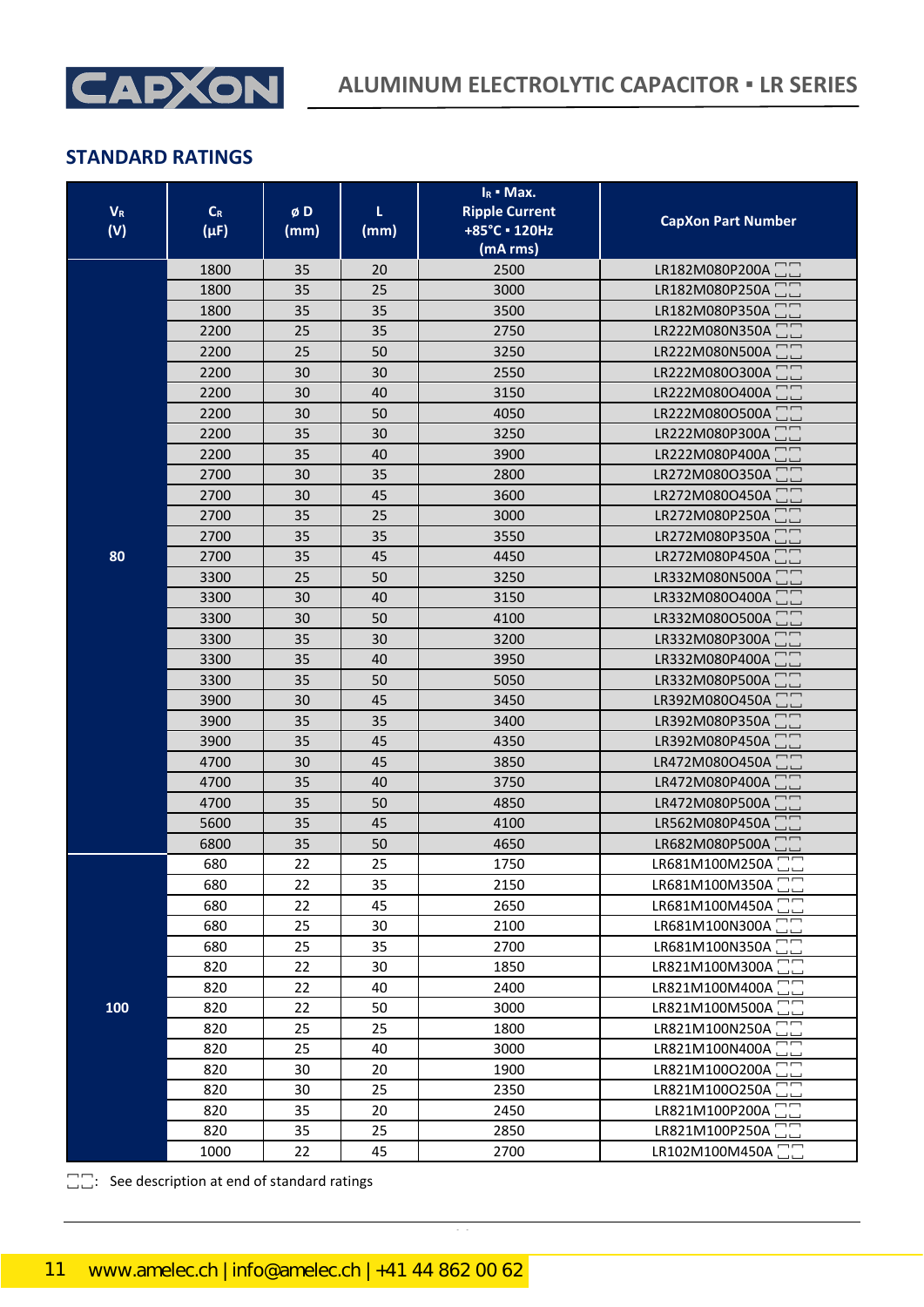

| LR102M100N350A<br>1000<br>35<br>2350<br>25<br>LR102M100N400A<br>1000<br>25<br>40<br>3100<br>LR102M100N500A<br>1000<br>25<br>50<br>2350<br>LR102M100O300A <sup>-</sup><br>30<br>1000<br>30<br>3000<br>35<br>1000<br>30<br>3300<br>LR102M100O350A<br>35<br>30<br>3050<br>LR102M100P300A<br>1000<br>22<br>LR122M100M400A<br>1200<br>40<br>2200<br>1200<br>22<br>50<br>3000<br>LR122M100M500A <sup>[1</sup> ]<br>1200<br>25<br>30<br>2750<br>LR122M100N300A<br>25<br>1200<br>30<br>2200<br>LR122M100O250A<br>LR122M100O300A CC<br>1200<br>30<br>3050<br>30<br>LR122M100O400A<br>1200<br>3600<br>30<br>40<br>1200<br>35<br>20<br>2300<br>LR122M100P200A<br>1200<br>25<br>35<br>2900<br>LR122M100P250A<br>1200<br>35<br>35<br>3300<br>LR122M100P350A<br>1500<br>45<br>22<br>2550<br>LR152M100M450A<br>LR152M100N350A<br>25<br>35<br>1500<br>3600<br>25<br>LR152M100N500A<br>1500<br>50<br>3200<br>1500<br>30<br>35<br>3400<br>LR152M100O350A<br>LR152M100O500A<br>1500<br>30<br>50<br>3900<br>1500<br>LR152M100P300A<br>35<br>30<br>3400<br>100<br>1500<br>LR152M100P400A<br>35<br>40<br>3950<br>1800<br>22<br>50<br>2850<br>LR182M100M500A<br>1800<br>25<br>40<br>2850<br>LR182M100N400A<br>1800<br>30<br>30<br>2900<br>LR182M100O300A<br>LR182M100O400A<br>1800<br>30<br>40<br>3700<br>25<br>LR182M100P250A<br>1800<br>35<br>2750<br>35<br>35<br>LR182M100P350A<br>1800<br>3400<br>LR182M100P450A<br>1800<br>35<br>45<br>4150 | $V_R$<br>(V) | $C_R$<br>$(\mu F)$ | øD<br>(mm) | τ<br>(mm) | $I_R$ • Max.<br><b>Ripple Current</b><br>+85°C · 120Hz<br>(mA rms) | <b>CapXon Part Number</b> |
|---------------------------------------------------------------------------------------------------------------------------------------------------------------------------------------------------------------------------------------------------------------------------------------------------------------------------------------------------------------------------------------------------------------------------------------------------------------------------------------------------------------------------------------------------------------------------------------------------------------------------------------------------------------------------------------------------------------------------------------------------------------------------------------------------------------------------------------------------------------------------------------------------------------------------------------------------------------------------------------------------------------------------------------------------------------------------------------------------------------------------------------------------------------------------------------------------------------------------------------------------------------------------------------------------------------------------------------------------------------------------------------------------------------------------|--------------|--------------------|------------|-----------|--------------------------------------------------------------------|---------------------------|
|                                                                                                                                                                                                                                                                                                                                                                                                                                                                                                                                                                                                                                                                                                                                                                                                                                                                                                                                                                                                                                                                                                                                                                                                                                                                                                                                                                                                                           |              |                    |            |           |                                                                    |                           |
|                                                                                                                                                                                                                                                                                                                                                                                                                                                                                                                                                                                                                                                                                                                                                                                                                                                                                                                                                                                                                                                                                                                                                                                                                                                                                                                                                                                                                           |              |                    |            |           |                                                                    |                           |
|                                                                                                                                                                                                                                                                                                                                                                                                                                                                                                                                                                                                                                                                                                                                                                                                                                                                                                                                                                                                                                                                                                                                                                                                                                                                                                                                                                                                                           |              |                    |            |           |                                                                    |                           |
|                                                                                                                                                                                                                                                                                                                                                                                                                                                                                                                                                                                                                                                                                                                                                                                                                                                                                                                                                                                                                                                                                                                                                                                                                                                                                                                                                                                                                           |              |                    |            |           |                                                                    |                           |
|                                                                                                                                                                                                                                                                                                                                                                                                                                                                                                                                                                                                                                                                                                                                                                                                                                                                                                                                                                                                                                                                                                                                                                                                                                                                                                                                                                                                                           |              |                    |            |           |                                                                    |                           |
|                                                                                                                                                                                                                                                                                                                                                                                                                                                                                                                                                                                                                                                                                                                                                                                                                                                                                                                                                                                                                                                                                                                                                                                                                                                                                                                                                                                                                           |              |                    |            |           |                                                                    |                           |
|                                                                                                                                                                                                                                                                                                                                                                                                                                                                                                                                                                                                                                                                                                                                                                                                                                                                                                                                                                                                                                                                                                                                                                                                                                                                                                                                                                                                                           |              |                    |            |           |                                                                    |                           |
|                                                                                                                                                                                                                                                                                                                                                                                                                                                                                                                                                                                                                                                                                                                                                                                                                                                                                                                                                                                                                                                                                                                                                                                                                                                                                                                                                                                                                           |              |                    |            |           |                                                                    |                           |
|                                                                                                                                                                                                                                                                                                                                                                                                                                                                                                                                                                                                                                                                                                                                                                                                                                                                                                                                                                                                                                                                                                                                                                                                                                                                                                                                                                                                                           |              |                    |            |           |                                                                    |                           |
|                                                                                                                                                                                                                                                                                                                                                                                                                                                                                                                                                                                                                                                                                                                                                                                                                                                                                                                                                                                                                                                                                                                                                                                                                                                                                                                                                                                                                           |              |                    |            |           |                                                                    |                           |
|                                                                                                                                                                                                                                                                                                                                                                                                                                                                                                                                                                                                                                                                                                                                                                                                                                                                                                                                                                                                                                                                                                                                                                                                                                                                                                                                                                                                                           |              |                    |            |           |                                                                    |                           |
|                                                                                                                                                                                                                                                                                                                                                                                                                                                                                                                                                                                                                                                                                                                                                                                                                                                                                                                                                                                                                                                                                                                                                                                                                                                                                                                                                                                                                           |              |                    |            |           |                                                                    |                           |
|                                                                                                                                                                                                                                                                                                                                                                                                                                                                                                                                                                                                                                                                                                                                                                                                                                                                                                                                                                                                                                                                                                                                                                                                                                                                                                                                                                                                                           |              |                    |            |           |                                                                    |                           |
|                                                                                                                                                                                                                                                                                                                                                                                                                                                                                                                                                                                                                                                                                                                                                                                                                                                                                                                                                                                                                                                                                                                                                                                                                                                                                                                                                                                                                           |              |                    |            |           |                                                                    |                           |
|                                                                                                                                                                                                                                                                                                                                                                                                                                                                                                                                                                                                                                                                                                                                                                                                                                                                                                                                                                                                                                                                                                                                                                                                                                                                                                                                                                                                                           |              |                    |            |           |                                                                    |                           |
|                                                                                                                                                                                                                                                                                                                                                                                                                                                                                                                                                                                                                                                                                                                                                                                                                                                                                                                                                                                                                                                                                                                                                                                                                                                                                                                                                                                                                           |              |                    |            |           |                                                                    |                           |
|                                                                                                                                                                                                                                                                                                                                                                                                                                                                                                                                                                                                                                                                                                                                                                                                                                                                                                                                                                                                                                                                                                                                                                                                                                                                                                                                                                                                                           |              |                    |            |           |                                                                    |                           |
|                                                                                                                                                                                                                                                                                                                                                                                                                                                                                                                                                                                                                                                                                                                                                                                                                                                                                                                                                                                                                                                                                                                                                                                                                                                                                                                                                                                                                           |              |                    |            |           |                                                                    |                           |
|                                                                                                                                                                                                                                                                                                                                                                                                                                                                                                                                                                                                                                                                                                                                                                                                                                                                                                                                                                                                                                                                                                                                                                                                                                                                                                                                                                                                                           |              |                    |            |           |                                                                    |                           |
|                                                                                                                                                                                                                                                                                                                                                                                                                                                                                                                                                                                                                                                                                                                                                                                                                                                                                                                                                                                                                                                                                                                                                                                                                                                                                                                                                                                                                           |              |                    |            |           |                                                                    |                           |
|                                                                                                                                                                                                                                                                                                                                                                                                                                                                                                                                                                                                                                                                                                                                                                                                                                                                                                                                                                                                                                                                                                                                                                                                                                                                                                                                                                                                                           |              |                    |            |           |                                                                    |                           |
|                                                                                                                                                                                                                                                                                                                                                                                                                                                                                                                                                                                                                                                                                                                                                                                                                                                                                                                                                                                                                                                                                                                                                                                                                                                                                                                                                                                                                           |              |                    |            |           |                                                                    |                           |
|                                                                                                                                                                                                                                                                                                                                                                                                                                                                                                                                                                                                                                                                                                                                                                                                                                                                                                                                                                                                                                                                                                                                                                                                                                                                                                                                                                                                                           |              |                    |            |           |                                                                    |                           |
|                                                                                                                                                                                                                                                                                                                                                                                                                                                                                                                                                                                                                                                                                                                                                                                                                                                                                                                                                                                                                                                                                                                                                                                                                                                                                                                                                                                                                           |              |                    |            |           |                                                                    |                           |
|                                                                                                                                                                                                                                                                                                                                                                                                                                                                                                                                                                                                                                                                                                                                                                                                                                                                                                                                                                                                                                                                                                                                                                                                                                                                                                                                                                                                                           |              |                    |            |           |                                                                    |                           |
|                                                                                                                                                                                                                                                                                                                                                                                                                                                                                                                                                                                                                                                                                                                                                                                                                                                                                                                                                                                                                                                                                                                                                                                                                                                                                                                                                                                                                           |              |                    |            |           |                                                                    |                           |
|                                                                                                                                                                                                                                                                                                                                                                                                                                                                                                                                                                                                                                                                                                                                                                                                                                                                                                                                                                                                                                                                                                                                                                                                                                                                                                                                                                                                                           |              |                    |            |           |                                                                    |                           |
|                                                                                                                                                                                                                                                                                                                                                                                                                                                                                                                                                                                                                                                                                                                                                                                                                                                                                                                                                                                                                                                                                                                                                                                                                                                                                                                                                                                                                           |              |                    |            |           |                                                                    |                           |
|                                                                                                                                                                                                                                                                                                                                                                                                                                                                                                                                                                                                                                                                                                                                                                                                                                                                                                                                                                                                                                                                                                                                                                                                                                                                                                                                                                                                                           |              |                    |            |           |                                                                    |                           |
|                                                                                                                                                                                                                                                                                                                                                                                                                                                                                                                                                                                                                                                                                                                                                                                                                                                                                                                                                                                                                                                                                                                                                                                                                                                                                                                                                                                                                           |              | 2200               | 25         | 45        | 3200                                                               | LR222M100N450A CC         |
| LR222M100O350A<br>3200<br>2200<br>30<br>35                                                                                                                                                                                                                                                                                                                                                                                                                                                                                                                                                                                                                                                                                                                                                                                                                                                                                                                                                                                                                                                                                                                                                                                                                                                                                                                                                                                |              |                    |            |           |                                                                    |                           |
| LR222M100O500A<br>50<br>2200<br>30<br>3950                                                                                                                                                                                                                                                                                                                                                                                                                                                                                                                                                                                                                                                                                                                                                                                                                                                                                                                                                                                                                                                                                                                                                                                                                                                                                                                                                                                |              |                    |            |           |                                                                    |                           |
| LR222M100P300A <sup>-</sup><br>30<br>2200<br>35<br>3000                                                                                                                                                                                                                                                                                                                                                                                                                                                                                                                                                                                                                                                                                                                                                                                                                                                                                                                                                                                                                                                                                                                                                                                                                                                                                                                                                                   |              |                    |            |           |                                                                    |                           |
| LR222M100P400A <sup>-</sup><br>2200<br>35<br>40<br>3800                                                                                                                                                                                                                                                                                                                                                                                                                                                                                                                                                                                                                                                                                                                                                                                                                                                                                                                                                                                                                                                                                                                                                                                                                                                                                                                                                                   |              |                    |            |           |                                                                    |                           |
| LR222M100P500A <sup>-</sup><br>2200<br>35<br>50<br>4750                                                                                                                                                                                                                                                                                                                                                                                                                                                                                                                                                                                                                                                                                                                                                                                                                                                                                                                                                                                                                                                                                                                                                                                                                                                                                                                                                                   |              |                    |            |           |                                                                    |                           |
| LR272M100O400A<br>2700<br>30<br>40<br>3550                                                                                                                                                                                                                                                                                                                                                                                                                                                                                                                                                                                                                                                                                                                                                                                                                                                                                                                                                                                                                                                                                                                                                                                                                                                                                                                                                                                |              |                    |            |           |                                                                    |                           |
| LR272M100P350A<br>35<br>2700<br>35<br>3250                                                                                                                                                                                                                                                                                                                                                                                                                                                                                                                                                                                                                                                                                                                                                                                                                                                                                                                                                                                                                                                                                                                                                                                                                                                                                                                                                                                |              |                    |            |           |                                                                    |                           |
| LR272M100P450A<br>45<br>2700<br>35<br>4300                                                                                                                                                                                                                                                                                                                                                                                                                                                                                                                                                                                                                                                                                                                                                                                                                                                                                                                                                                                                                                                                                                                                                                                                                                                                                                                                                                                |              |                    |            |           |                                                                    |                           |
| LR332M100O500A <sup>-</sup><br>50<br>3750<br>3300<br>30                                                                                                                                                                                                                                                                                                                                                                                                                                                                                                                                                                                                                                                                                                                                                                                                                                                                                                                                                                                                                                                                                                                                                                                                                                                                                                                                                                   |              |                    |            |           |                                                                    |                           |
| LR332M100P500A <sup>-</sup><br>3300<br>35<br>50<br>4950                                                                                                                                                                                                                                                                                                                                                                                                                                                                                                                                                                                                                                                                                                                                                                                                                                                                                                                                                                                                                                                                                                                                                                                                                                                                                                                                                                   |              |                    |            |           |                                                                    |                           |
| LR392M100P400A <sup>-</sup><br>3900<br>35<br>40<br>4300                                                                                                                                                                                                                                                                                                                                                                                                                                                                                                                                                                                                                                                                                                                                                                                                                                                                                                                                                                                                                                                                                                                                                                                                                                                                                                                                                                   |              |                    |            |           |                                                                    |                           |
| LR472M100P500A <sup>-</sup><br>4700<br>35<br>50<br>4500                                                                                                                                                                                                                                                                                                                                                                                                                                                                                                                                                                                                                                                                                                                                                                                                                                                                                                                                                                                                                                                                                                                                                                                                                                                                                                                                                                   |              |                    |            |           |                                                                    |                           |

Enter **Z6** for 3-pin type ▪ 6mm pin length <br>Enter **Z4** for 3-pin type ▪ 4mm pin length Enter **Y4** for multipin type ▪ 4mm pin length Enter **Y4** for multipin type ▪ 4mm pin length

Enter **P6** for standard type  $\bullet$  6mm pin length  $\Box$ : Enter **P4** for standard type  $\bullet$  4mm pin length

CapXon\_Ver. 002 – 08/18/2020 12 Document Number: LR series

Enter **Y6** for multipin-type • 6mm pin length  $\Box$ : Enter **Y4** for multipin type • 4mm pin length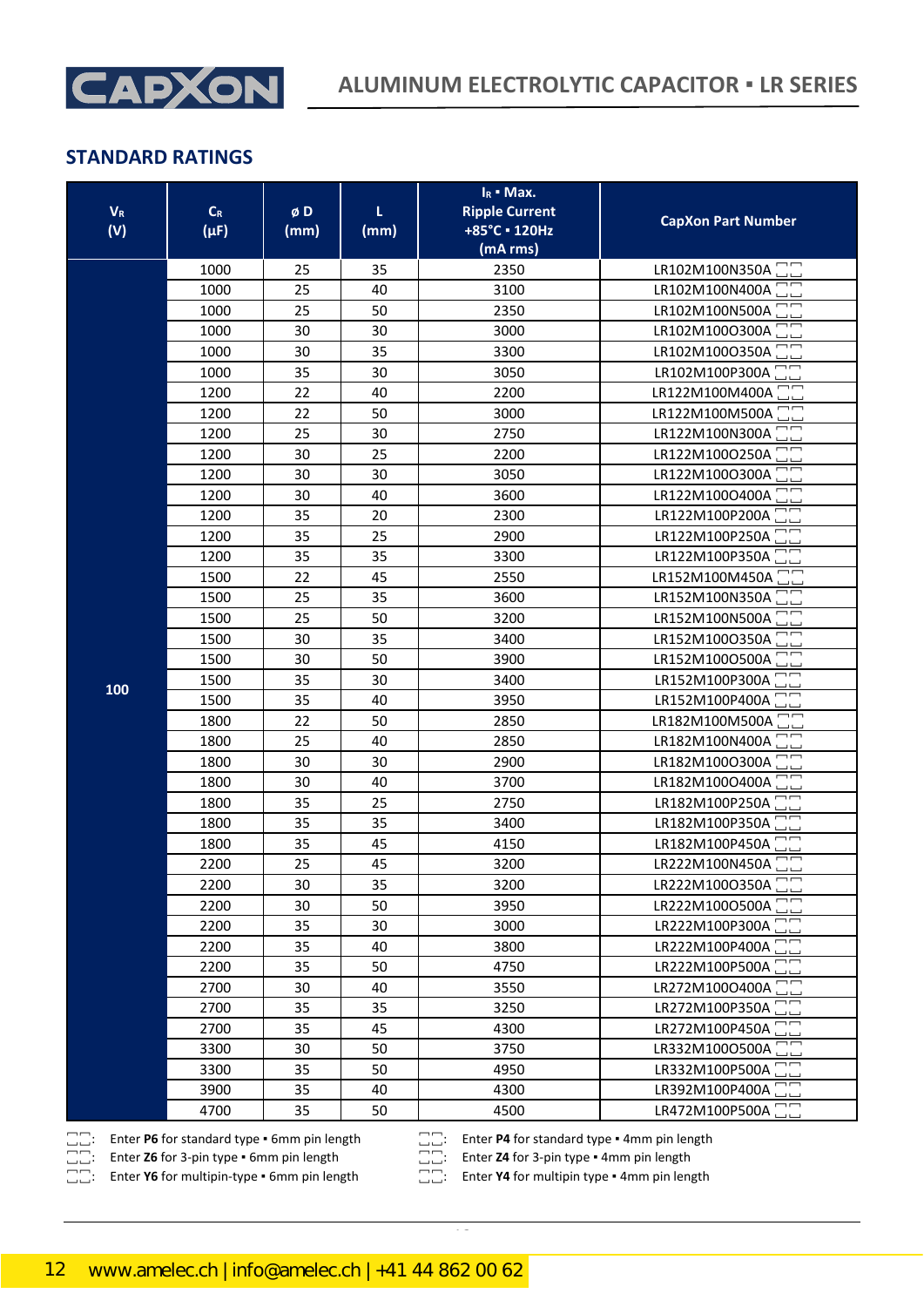

2<sub>max</sub>

 $0.8 + 0.1$ 

 $\overline{a}$ 

 $1.5$ 

#### **DIMENSIONS ▪ All dimensions in mm**

#### 2-pin version ▪ Standard type



#### 3-pin version ▪ Polarity protection



Standard:  $H = 4 \pm 1$ mm. Also available  $H = 6 \pm 1$ mm

#### Multipin version • Diameter ø D  $\geq$  30 mm



CapXon\_Ver. 002 – 08/18/2020 13 Document Number: LR series

## **Further possible terminal styles can be found in our packaging information liquid snap-in.**